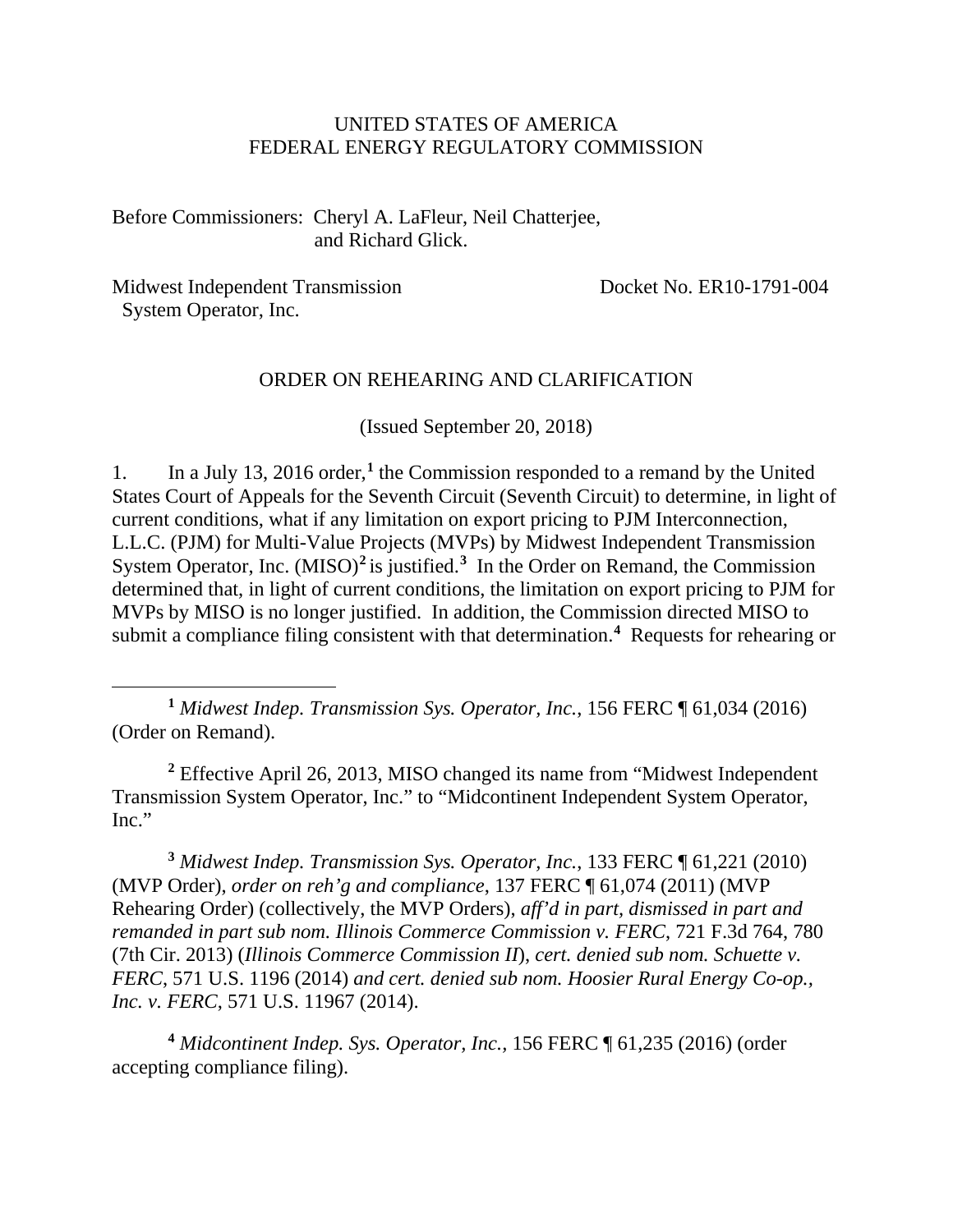clarification of the Order on Remand were filed by: PJM; Indicated PJM Transmission Owners (Indicated PJM TOs);**[5](#page-1-0)** and American Municipal Power, Inc. (AMP).

2. In this order, we deny the requests for rehearing and grant in part the requests for clarification.

## **I. Background**

## **A. Orders on RTO Choices, Rate Pancaking between MISO and PJM, and Cross-Border Facilities**

3. In July 2002, the Commission permitted AEP, Commonwealth Edison Company, Commonwealth Edison Company of Indiana, and Dayton Power and Light Company (Moving Parties) to join PJM instead of joining MISO. **[6](#page-1-1)** In so doing, the Commission found that these parties' decisions to join PJM would result in an elongated and highly irregular seam between MISO and PJM that would "island" portions of MISO (e.g., Wisconsin and Michigan) from the remainder of MISO and would divide highly interconnected transmission systems across which substantial trade takes place. The Commission found that, without mitigation, the irregular seam would subject a large

<span id="page-1-1"></span>**<sup>6</sup>** *Alliance Cos.*, 100 FERC ¶ 61,137 (2002) (RTO Realignment Order I), *order on clarification*, 102 FERC ¶ 61,214, *order on clarification*, 103 FERC ¶ 61,274 (2003) (RTO Realignment Order II).

<span id="page-1-0"></span> $\overline{a}$ **<sup>5</sup>** For the purposes of their request for rehearing and clarification, Indicated PJM TOs consist of: American Electric Power Service Corporation (AEP), on behalf of its affiliates, Appalachian Power Company, Indiana Michigan Power Company, Kentucky Power Company, Kingsport Power Company, Ohio Power Company, Wheeling Power Company, AEP Appalachian Transmission Company, AEP Indiana Michigan Transmission Company, AEP Kentucky Transmission Company, AEP Ohio Transmission Company, and AEP West Virginia Transmission Company; Dayton Power and Light Company; Exelon Corporation; FirstEnergy Service Company on behalf of American Transmission Systems, Inc. (ATSI), Jersey Central Power & Light Company, Metropolitan Edison Company, Pennsylvania Electric Company, West Penn Power Company, Potomac Edison Company, and Monongahela Power Company (FirstEnergy); Old Dominion Electric Cooperative; Pepco Holdings, Inc., Potomac Electric Power Company, Delmarva Power & Light Company, and Atlantic City Electric Company; PPL Electric Utilities Corporation; Public Service Electric and Gas Company.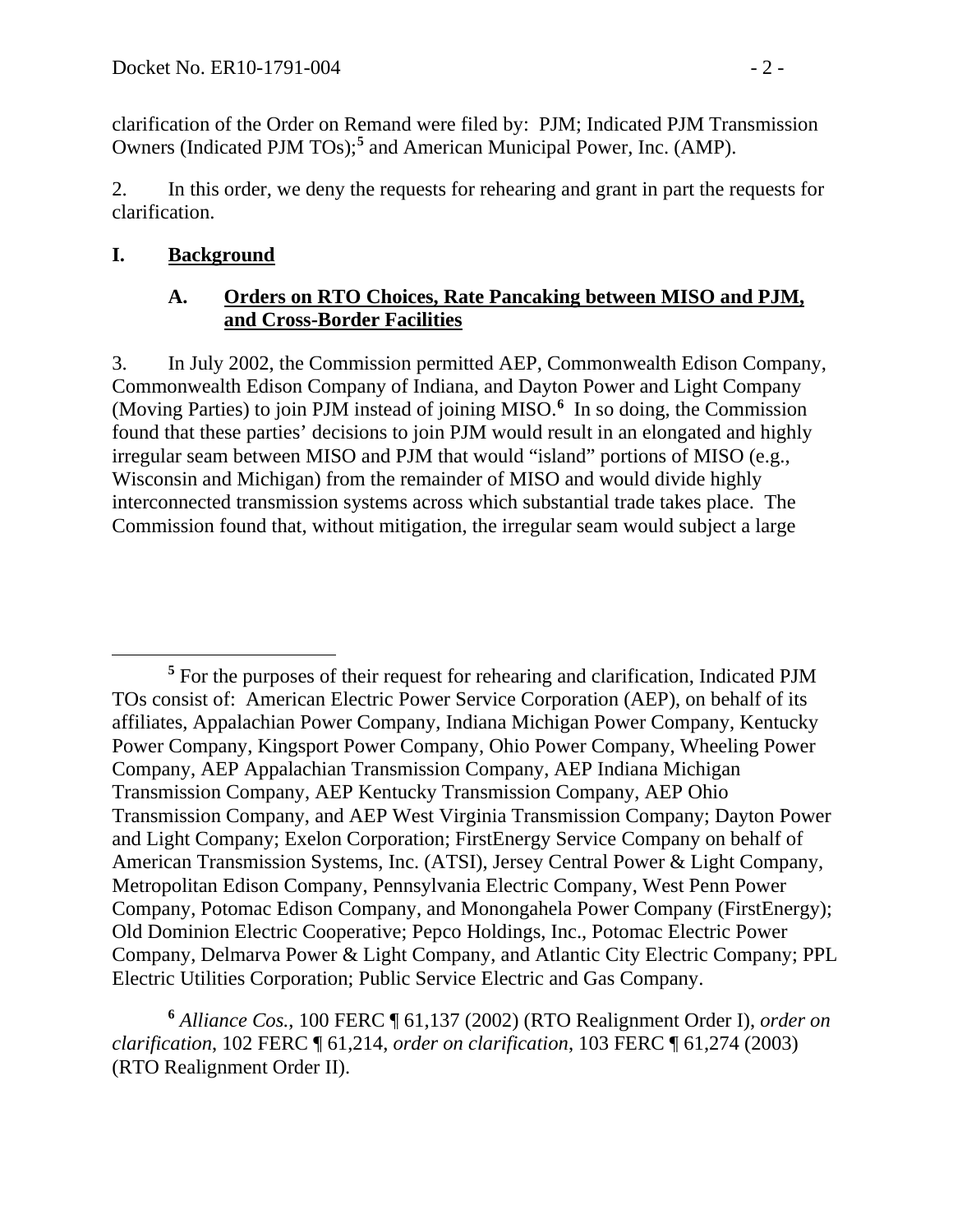number of transactions in the region to continued rate pancaking,**[7](#page-2-0)** impeding the goals of Order No. 2000.<sup>[8](#page-2-1)</sup> Specifically, the Commission was concerned about the scope and regional configuration characteristic set forth in Order No. 2000, in which a regional transmission organization (RTO) must serve a region of sufficient scope and configuration to permit it to maintain reliability, effectively perform its required functions, and support efficient and non-discriminatory power markets.**[9](#page-2-2)** Therefore, as a condition of accepting the Moving Parties' RTO choices, the Commission required parties in the region to address the problem of rate pancaking across the MISO-PJM seam and instituted a proceeding under section 206 of the Federal Power Act (FPA)**[10](#page-2-3)** to investigate the rates for service between the two RTOs and established trial-type hearing procedures.**[11](#page-2-4)** Following the hearing and issuance of an initial decision,**[12](#page-2-5)** the Commission found that the pancaked rates for service wheeled through or out of one RTO to serve load in the other RTO were unjust and unreasonable and directed the RTOs to eliminate them.**[13](#page-2-6)**

4. The Commission ordered that the pancaked rates between MISO and PJM be replaced with a license plate rate design,**[14](#page-2-7)** and, consistent with its policies concerning use

<span id="page-2-1"></span>**<sup>8</sup>** RTO Realignment Order II, 103 FERC ¶ 61,274 at PP 24-26 (citing the elimination of rate pancaking as one of the benefits of Order No. 2000, *Regional Transmission Organizations*, Order No. 2000, FERC Stats. & Regs. ¶ 31,089, at 31,024 (1999), *order on reh'g*, Order No. 2000-A, FERC Stats. & Regs. ¶ 31,092 (2000), *aff'd sub nom. Pub. Util. Dist. No. 1 v. FERC*, 272 F.3d 607 (D.C. Cir. 2001)).

<span id="page-2-2"></span>**<sup>9</sup>** Order No. 2000-A, FERC Stats. & Regs. ¶ 31,092 at 31,372.

<span id="page-2-3"></span>**<sup>10</sup>** 16 U.S.C. § 824e (2012).

**<sup>11</sup>** RTO Realignment Order I, 100 FERC ¶ 61,137 at PP 50-52.

**<sup>12</sup>** *Midwest Indep. Transmission Sys. Operator, Inc.*, 102 FERC ¶ 63,049 (2003).

<span id="page-2-6"></span><span id="page-2-5"></span><span id="page-2-4"></span>**<sup>13</sup>** *Midwest Indep. Transmission Sys. Operator, Inc.*, 104 FERC ¶ 61,105 (2003) (July 23, 2003 Order). Herein, for ease of reference, we refer to RTO Realignment Order I, RTO Realignment Order II and the July 23, 2003 Order collectively as the Anti-Pancaking Orders.

<span id="page-2-7"></span>**<sup>14</sup>** Under a "license plate" rate design, a customer pays the cost of transmission facilities that are located in the same zone as the customer.

<span id="page-2-0"></span>**<sup>7</sup>** Rate pancaking, or a pancaked rate, occurs when a transmission customer is charged separate access charges for each utility service territory that the customer's contract path crosses.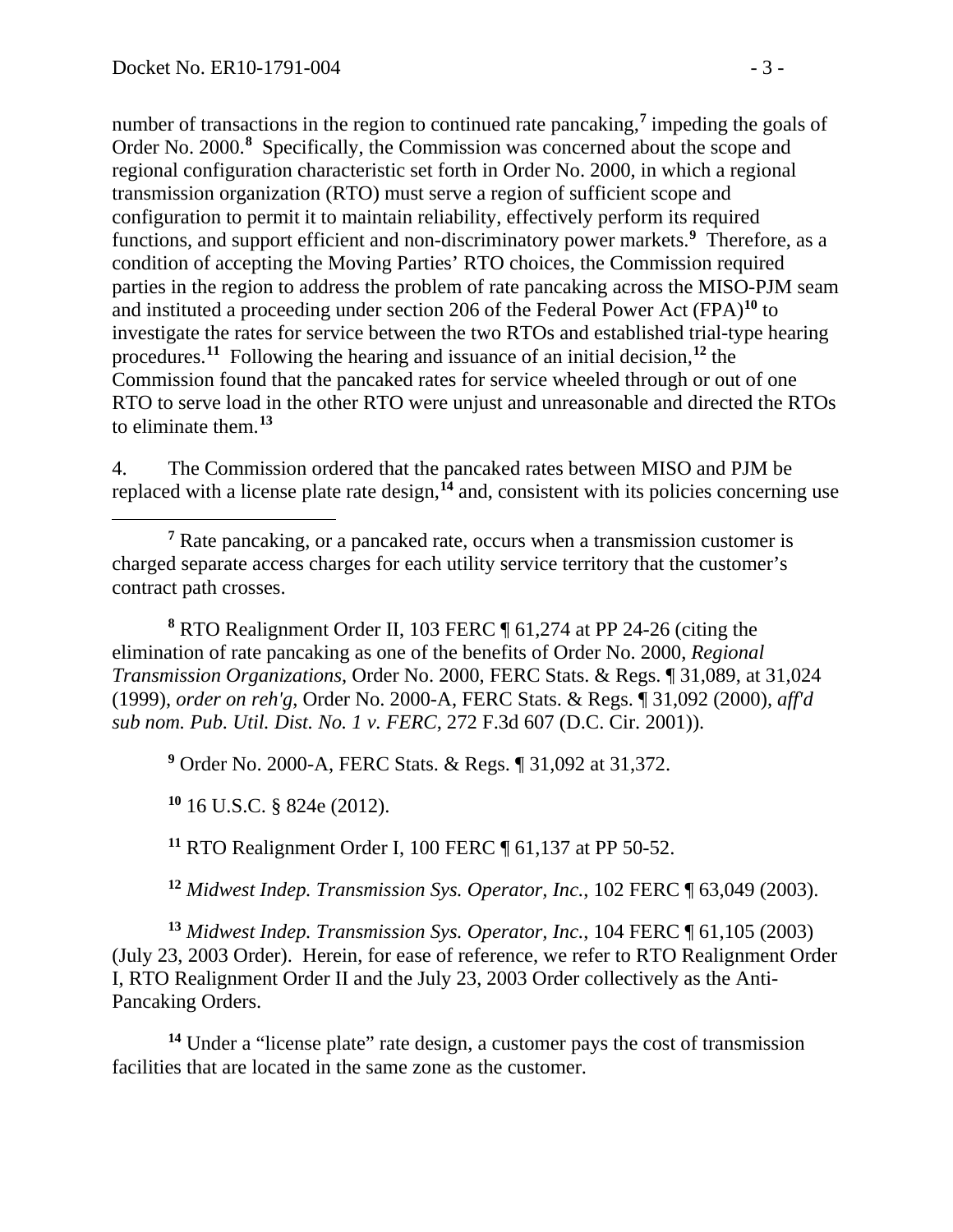of license plate rates in RTOs, the Commission also directed MISO and PJM to work with their transmission-owning members to propose a method to allocate between the RTOs the costs of new transmission facilities that are built in one RTO but provide benefits to customers in the other RTO (cross-border facilities).**[15](#page-3-0)** In subsequent proceedings, the Commission accepted proposals to include in the Joint Operating Agreement (JOA) between MISO and PJM methods to allocate between the RTOs the cost of cross-border facilities built for reliability purposes**[16](#page-3-1)** and cross-border facilities that provide economic benefits.**[17](#page-3-2)** In addition, in Order No. 1000, the Commission recognized this distinctive history related to the MISO-PJM seam.**[18](#page-3-3)**

### **B. Orders Applying the Prohibition of Rate Pancaking between MISO and PJM to MVPs**

5. On July 15, 2010, MISO and MISO Transmission Owners**[19](#page-3-4)** (jointly, MISO Parties) submitted revisions to the MISO Open Access Transmission, Energy and

**<sup>16</sup>** *Midwest Indep. Transmission Sys. Operator, Inc.*, 122 FERC ¶ 61,084 (2008).

**<sup>17</sup>** *Midwest Indep. Transmission Sys. Operator, Inc.*, 129 FERC ¶ 61,102 (2009).

<span id="page-3-3"></span><span id="page-3-2"></span><span id="page-3-1"></span>**<sup>18</sup>** *Transmission Planning and Cost Allocation by Transmission Owning and Operating Public Utilities*, Order No. 1000, FERC Stats. & Regs. ¶ 31,323, at P 662 (2011), *order on reh'g*, Order No. 1000-A, 139 FERC ¶ 61,132, *order on reh'g and clarification*, Order No. 1000-B, 141 FERC ¶ 61,044 (2012), *aff'd sub nom. S.C. Pub. Serv. Auth. v. FERC*, 762 F.3d 41 (D.C. Cir. 2014) (noting that MISO and PJM "developed their cross-border cost allocation method in response to Commission directives related to MISO and PJM's intertwined configuration").

<span id="page-3-4"></span>**<sup>19</sup>** MISO Transmission Owners include Ameren Services Company, as agent for Union Electric Company, Central Illinois Public Service Company, Central Illinois Light Co., and Illinois Power Company (Illinois Power); American Transmission Company LLC; Dairyland Power Cooperative; Duke Energy Corporation for Duke Energy Ohio, Inc. (Duke Ohio), Duke Energy Indiana, Inc., and Duke Energy Kentucky, Inc. (Duke Kentucky); Great River Energy; Minnesota Power (and its subsidiary Superior Water, Light and Power); Montana-Dakota Utilities Co.; Northern Indiana Public Service Company; Northern States Power Company (Minnesota); Northern States Power Company (Wisconsin); Northwestern Wisconsin Electric Company; Otter Tail Power

<span id="page-3-0"></span>**<sup>15</sup>** *Midwest Indep. Transmission Sys. Operator, Inc.*, 109 FERC ¶ 61,168, at P 60 (2004) (2004 Rate Design Order) ("the Commission does require that proposals to use license plate rates clearly address how the cost of new transmission facilities will be allocated and how that methodology will impact efficient transmission expansion"), *reh'g denied*, 131 FERC ¶ 61,174, at P 22 (2010).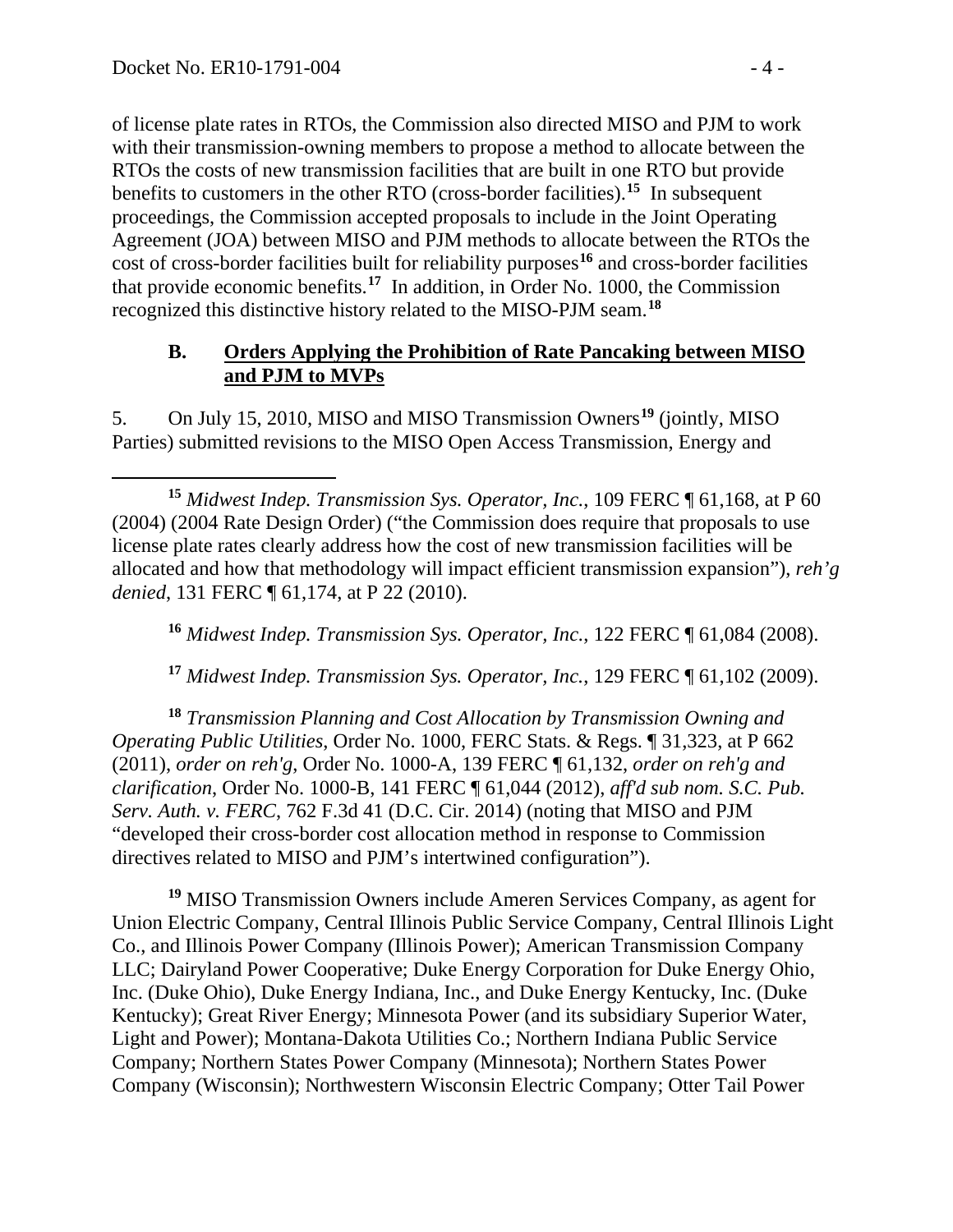Operating Reserve Markets Tariff (Tariff) to implement criteria for identifying and allocating the costs of MVPs, which are projects that "enable the reliable and economic delivery of energy in support of documented energy policy mandates or laws that address, through the development of a robust transmission system, multiple reliability and/or economic issues affecting multiple [MISO] transmission zones."**[20](#page-4-0)**

6. In the MVP Order, the Commission accepted the proposed MVP charge for export and wheel-through transactions, except for transactions that sink in PJM. With regard to transactions that sink in PJM, the Commission stated that the MISO Parties had not shown that their proposal did not constitute a resumption of rate pancaking along the MISO-PJM seam, contrary to previous Commission orders. The Commission found that, although there had been some changes since the elimination of rate pancaking between MISO and PJM, the changes were insufficient to mitigate the RTO scope and configuration concerns that led the Commission to find that pancaked rates between MISO and PJM were unjust and unreasonable.**[21](#page-4-1)** The Commission also found that the arguments that its decision to eliminate rate pancaking was incorrect were impermissible collateral attacks on prior Commission orders.**[22](#page-4-2)**

7. In the MVP Rehearing Order, the Commission denied rehearing, reiterating that Order No. 2000 indicates that, among the factors that will be considered when determining appropriate RTO configuration, the Commission will look at the extent to which an RTO would encompass one contiguous area, whether it would encompass a highly interconnected portion of the grid, and what the trading patterns would be in that region. **[23](#page-4-3)** The Commission rejected the argument by MISO Parties that, as a result of

**<sup>20</sup>** July 15, 2010 MVP Filing, Transmittal Letter at 2.

<span id="page-4-1"></span><span id="page-4-0"></span>**<sup>21</sup>** MVP Order, 133 FERC ¶ 61,221 at PP 423, 440 (citing July 23, 2003 Order, 104 FERC ¶ 61,105 at P 35). Changes cited within pleadings in the MVP proceeding, and observed by the Commission in the MVP Orders, included: (1) Illinois Power had decided to remain in MISO; (2) ATSI had obtained Commission approval to transfer from MISO to PJM; and (3) Duke Ohio and Duke Kentucky had obtained Commission approval to transfer from MISO to PJM.

**<sup>22</sup>** *Id.*

<span id="page-4-3"></span><span id="page-4-2"></span>**<sup>23</sup>** MVP Rehearing Order, 137 FERC ¶ 61,074 at P 289 (citing July 23, 2003 Order, 104 FERC ¶ 61,105 at P 29).

 $\overline{a}$ Company; Southern Indiana Gas & Electric Company; and Southern Minnesota Municipal Power Agency.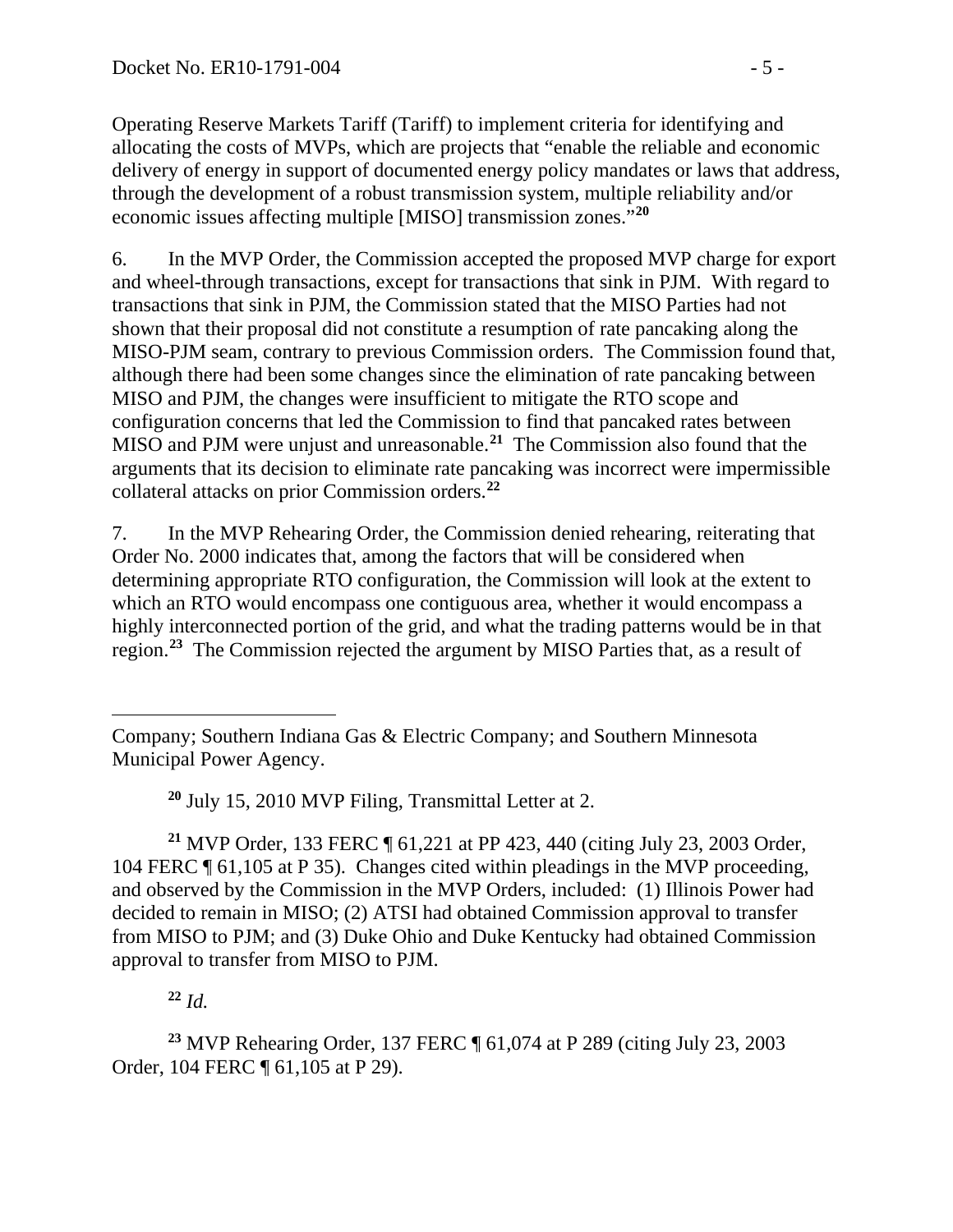changes in membership of PJM and MISO, the Commission's previous concerns have been alleviated. The Commission instead found that:

> [N]o party has provided substantial evidence comprehensively addressing the factors identified in Order No. 2000, nor have they otherwise supported their claim that the Commission's scope and configuration findings regarding the irregular [MISO]-PJM seam no longer are justified.[**[24](#page-5-0)**] While parties may be correct that the underlying regulatory priorities and state and federal requirements have changed since the Commission rendered its previous findings regarding the appropriateness of rate pancaking between [MISO] and PJM (e.g., implementation of state renewable portfolio standards), the relevant requirements of Order No. 2000 remain applicable.[**[25](#page-5-1)**]

8. The Commission also rejected arguments that MVP charges were distinguishable from the pancaked rates that were previously eliminated by the Commission on the basis of the types of transmission projects considered (e.g., new versus existing transmission projects), transmission planning processes employed (e.g., regional versus local project planning), or benefits generated (e.g., cross-border versus local benefits). The Commission determined that none of those arguments changed its view of the scope and configuration of MISO and PJM, nor did they suggest that the design of the proposed MVP cost allocation methodology would not involve pancaked rates between MISO and PJM. The Commission also rejected the notion that its previous orders encouraging a broader sharing of transmission costs implicitly endorsed an impermissible resumption of rate pancaking. In addition, the Commission rejected the argument that MVP charges should be viewed as being akin to charges that recover the costs associated only with administering MISO and its markets.**[26](#page-5-2)**

9. The Commission rejected challenges to its decision to exempt PJM entities from an allocation of MVP charges but not exempt loads within MISO or in other regions. The Commission found that such arguments were collateral attacks on its previous decision to eliminate rate pancaking between MISO and PJM, while not requiring that same elimination between MISO and other RTOs. However, the Commission did note that it had stated in the July 23, 2003 Order that the circumstances presented in that

 $^{25}$  *Id.* 

<span id="page-5-2"></span><span id="page-5-1"></span><span id="page-5-0"></span> $\overline{a}$ 

**<sup>26</sup>** *Id*. P 290.

**<sup>24</sup>** *Id*. (citing July 23, 2003 Order, 104 FERC ¶ 61,105 at P 33).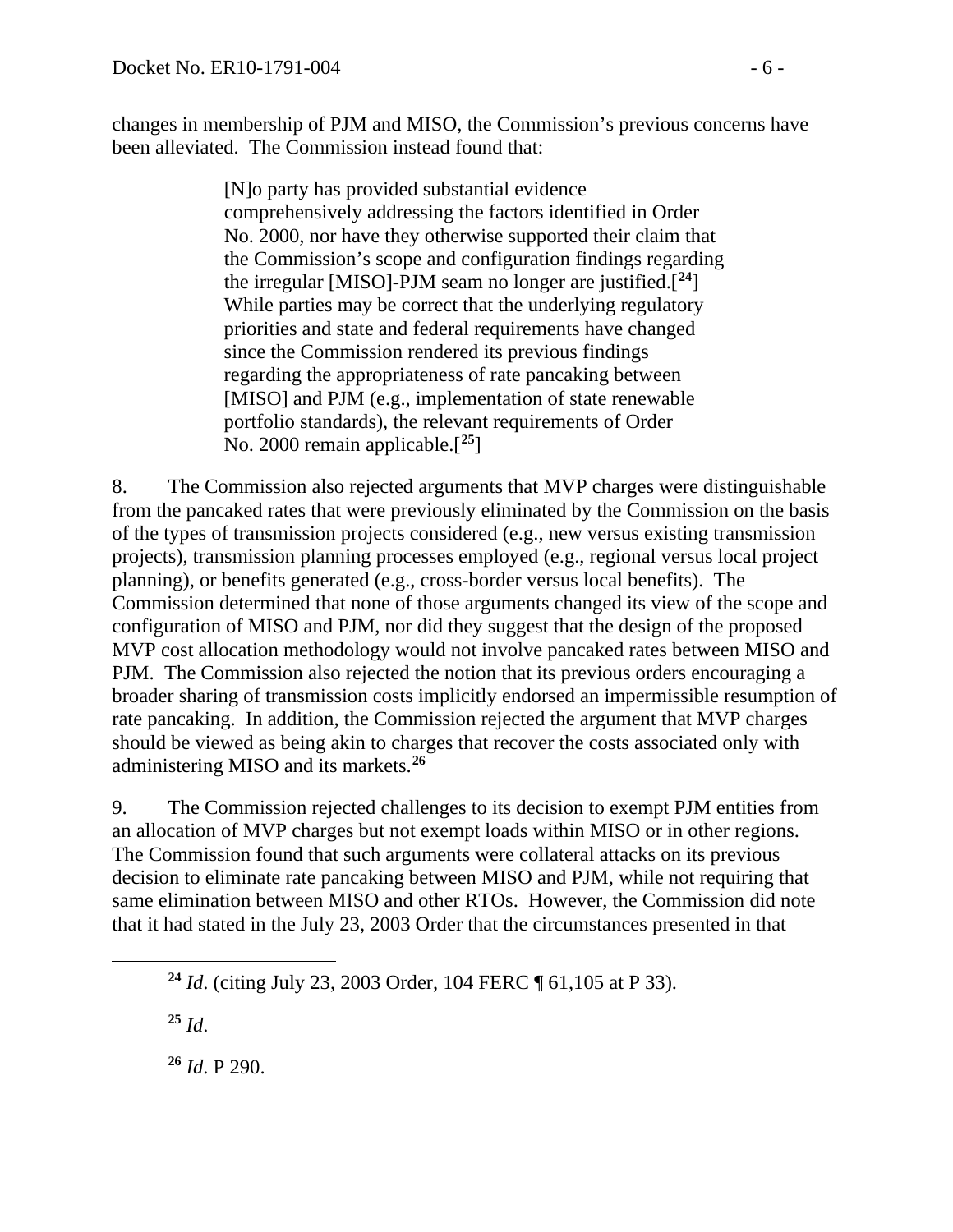proceeding were "unprecedented" and explained that certain transmission owners were "uniquely situated" in relation to PJM and MISO.**[27](#page-6-0)**

10. The Commission also disagreed with claims that the MVP Order conflicted with cost causation principles, endorsed free ridership by PJM members, and condoned unduly preferential treatment for PJM loads. The Commission noted that, while it had in the MVP Order rejected the proposed methodology to allocate MVP costs to transactions that sink in PJM, it did not find that any allocation of MVP costs to PJM would necessarily be unjust and unreasonable, nor did the Commission otherwise prohibit MISO from seeking to allocate MVP costs to PJM loads (e.g., through a filing under section 205 of the FPA**[28](#page-6-1)**) in a manner that does not involve an impermissible resumption of pancaked rates and is in accordance with cost causation principles.**[29](#page-6-2)**

# **C. Remand**

11. On June 7, 2013, the Seventh Circuit granted a petition for review regarding the Commission's determination in the MVP Order and MVP Rehearing Order that, in view of Commission precedent prohibiting rate pancaking along the seam between MISO and PJM, MISO may not allocate costs of MVPs to export transactions that sink within PJM.**[30](#page-6-3)** In its review of the Commission's determination, the Seventh Circuit highlighted the fact that, at the time of the Commission's decision to prohibit rate pancaking on transactions between MISO and PJM, all of MISO's transmission projects were local and provided only local benefits.**[31](#page-6-4)** The Seventh Circuit noted that, in contrast, MVPs are not local but rather support all users of the system, including transmission on the system that is ultimately used to deliver energy to an external load.<sup> $32$ </sup> The Seventh Circuit remanded the case to the Commission for further proceedings to determine, "in light of current

**<sup>27</sup>** *Id*. P 291 (citing July 23, 2003 Order, 104 FERC ¶ 61,105 at PP 29-30).

**<sup>28</sup>** 16 U.S.C. § 824d (2012).

<span id="page-6-2"></span><span id="page-6-1"></span>**<sup>29</sup>** MVP Rehearing Order, 137 FERC ¶ 61,074 at P 292 (citing July 23, 2003 Order, 104 FERC ¶ 61,105 at P 29).

<span id="page-6-3"></span>**<sup>30</sup>** *Illinois Commerce Commission II*, 721 F.3d at 778-780. In the same opinion, the Seventh Circuit otherwise rejected challenges to the Commission's MVP Order and MVP Rehearing Order.

**<sup>31</sup>** *Id*. at 779.

<span id="page-6-0"></span> $\overline{a}$ 

<span id="page-6-5"></span><span id="page-6-4"></span>**<sup>32</sup>** *Id.* at 779-780 (citing *Illinois Commerce Commission v. FERC*, 576 F.3d 470, at 473-74 (7th Cir. 2009)). This earlier Seventh Circuit decision affirmed the reasonableness of license plate rates for existing facilities in PJM.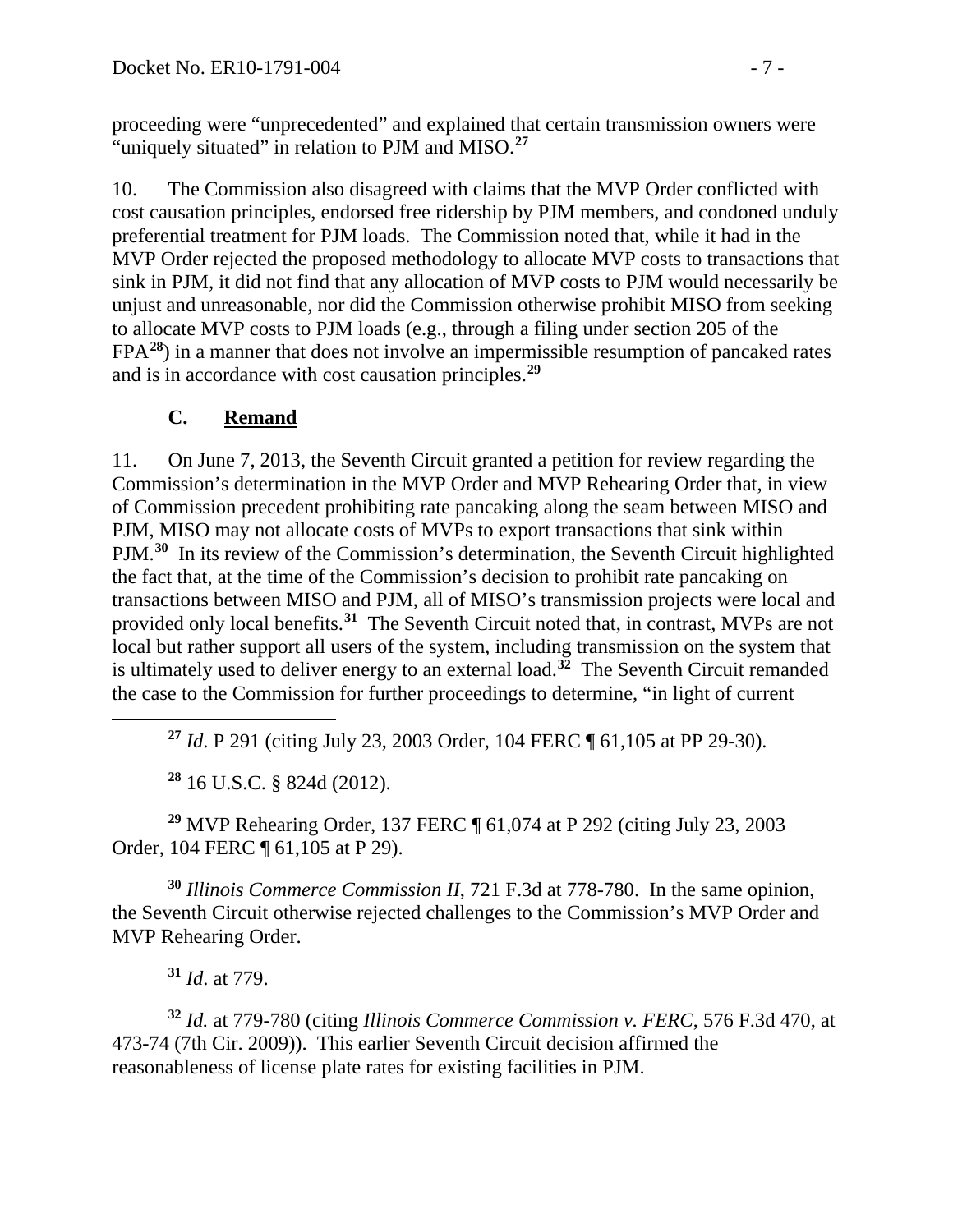conditions," what if any limitation on export pricing to PJM by MISO is justified as regards MVPs.**[33](#page-7-0)**

# **D. Paper Hearing**

12. In response to the Seventh Circuit's remand, on January 22, 2015, the Commission issued an order establishing a paper hearing to supplement the record in this proceeding.**[34](#page-7-1)** The Commission provided an opportunity for parties to submit comments regarding, "in light of current conditions, what if any limitation on export pricing to PJM for MVPs by MISO is justified."**[35](#page-7-2)** The Commission encouraged parties to provide studies, methodologies, or other evidence to support their positions.**[36](#page-7-3)** Initial comments in the paper hearing were due on April 22, 2015 and reply comments were due on June 22, 2015.**[37](#page-7-4)**

## **II. Order on Remand**

13. The Commission issued the Order on Remand in response to the pleadings in the paper hearing. In the Order on Remand, the Commission found that, "in light of current conditions, the limitation on export pricing to PJM for MVPs by MISO is no longer justified."**[38](#page-7-5)** In the paper hearing, the Commission developed a further record in which parties advanced arguments that there has been improvement of the MISO-PJM seam since the issuance of the Anti-Pancaking Orders, and therefore that the Commission should not prohibit the assessment of MVP charges to export transactions from MISO to PJM. Based on the Commission's review of the paper hearing record, the Commission agreed.

**<sup>33</sup>** *Id*. at 780.

<span id="page-7-2"></span><span id="page-7-1"></span>**<sup>34</sup>** *Midwest Indep. Transmission Sys. Operator, Inc*., 150 FERC ¶ 61,026 (2015) (Paper Hearing Order).

**<sup>35</sup>** *Id*. P 11.

**<sup>36</sup>** *Id*.

<span id="page-7-0"></span> $\overline{a}$ 

<span id="page-7-4"></span><span id="page-7-3"></span>**<sup>37</sup>** The Commission provided 45 days from the date of the order for parties to submit initial comments and 30 days thereafter for reply comments. In response to a motion for extension of time, on February 26, 2015, the Commission issued a notice granting an extension of the deadlines for initial and reply comments, respectively, to April 22, 2015 and June 22, 2015, respectively.

<span id="page-7-5"></span>**<sup>38</sup>** Order on Remand, 156 FERC ¶ 61,034 at P 50.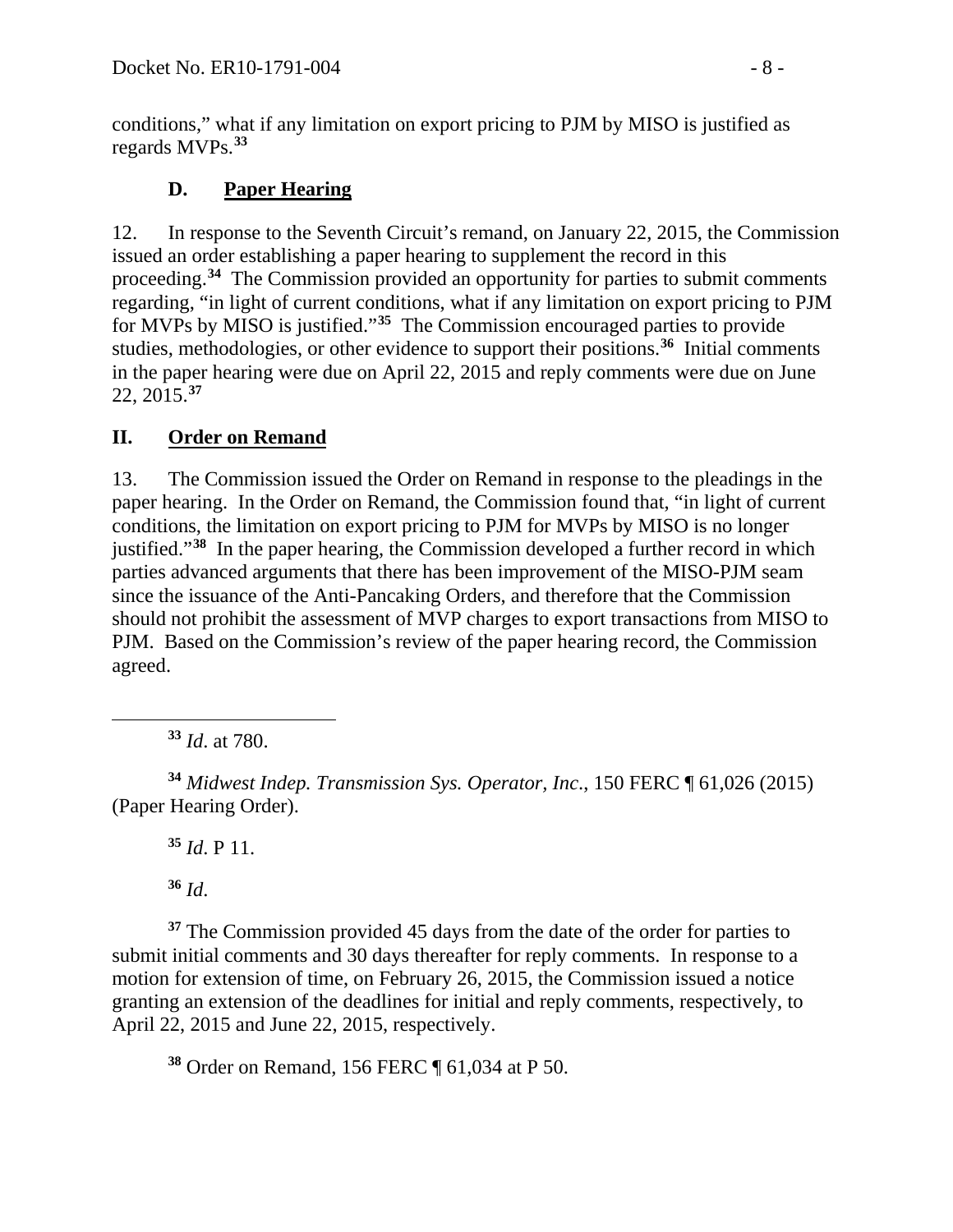14. First, the Commission found that changes in the membership between MISO and PJM in recent years have addressed much of the irregularity that underpinned the Commission's concerns about the MISO-PJM seam in 2003. The Commission noted that, while parts of Wisconsin and Michigan remain islanded, the realignment of ATSI in 2011 and Duke Ohio and Duke Kentucky (together, Duke) in 2012 had significantly reduced the geographic complexity of the seam between the RTOs. Thus, the Commission recognized that changes in the seam had improved the situation in certain areas, as observed by the Seventh Circuit (e.g., the smoothing of the seam's diagonal).**[39](#page-8-0)**

15. Further, the Commission found that the Market-to-Market coordination between MISO and PJM had significantly improved since 2003, which helped address the inefficiencies and other issues arising along the MISO-PJM seam, including remaining issues resulting from the continued islanding of parts of Michigan and Wisconsin. The Commission explained that Market-to-Market coordination is important to resolve those issues because it allows both RTOs to jointly re-dispatch units at lower cost within the PJM and MISO regions.**[40](#page-8-1)**

16. In addition, the Commission took note of the Seventh Circuit's observation that, at the time of the July 23, 2003 Order, which prohibited tolls on transmission service between MISO and PJM, all of MISO's transmission projects were local and provided only local benefits, whereas MVPs are not local; they support all users of the system, including transmission on the system that is ultimately used to deliver energy to an external load, and "benefit all users of the integrated transmission system, regardless of whether the ultimate point of delivery is to an internal or external load."<sup>[41](#page-8-2)</sup> In this regard, the Commission, citing evidence in the paper hearing, noted the following: (1) the development of large scale wind generation**[42](#page-8-3)** capable of serving both MISO's and its neighbors' energy policy requirements in the western areas of MISO; (2) the reported

**<sup>39</sup>** *Id*. P 53.

<span id="page-8-0"></span> $\overline{a}$ 

<span id="page-8-1"></span>**<sup>40</sup>** *Id*. P 54. *See also* MISO Rate Schedule 5, MISO-PJM Joint Operating Agreement, Attachment 3, Interregional Coordination Process (34.0.0) at § 1 (Overview of the Market-to-Market Coordination Process).

<span id="page-8-2"></span>**<sup>41</sup>** *Id*. P 55 (citing *Illinois Commerce Commission II*, 721 F.3d at 778-780 (quoting MVP Order, 133 FERC ¶ 61,221 at P 439)).

<span id="page-8-3"></span>**<sup>42</sup>** *Id*. n.98 (noting that MISO estimates that its MVP portfolio enables 43 million MWh of wind energy to meet renewable energy mandates and goals through 2028 (citing MISO Parties Initial Comments, Affidavit of Mr. Moser at P 13)).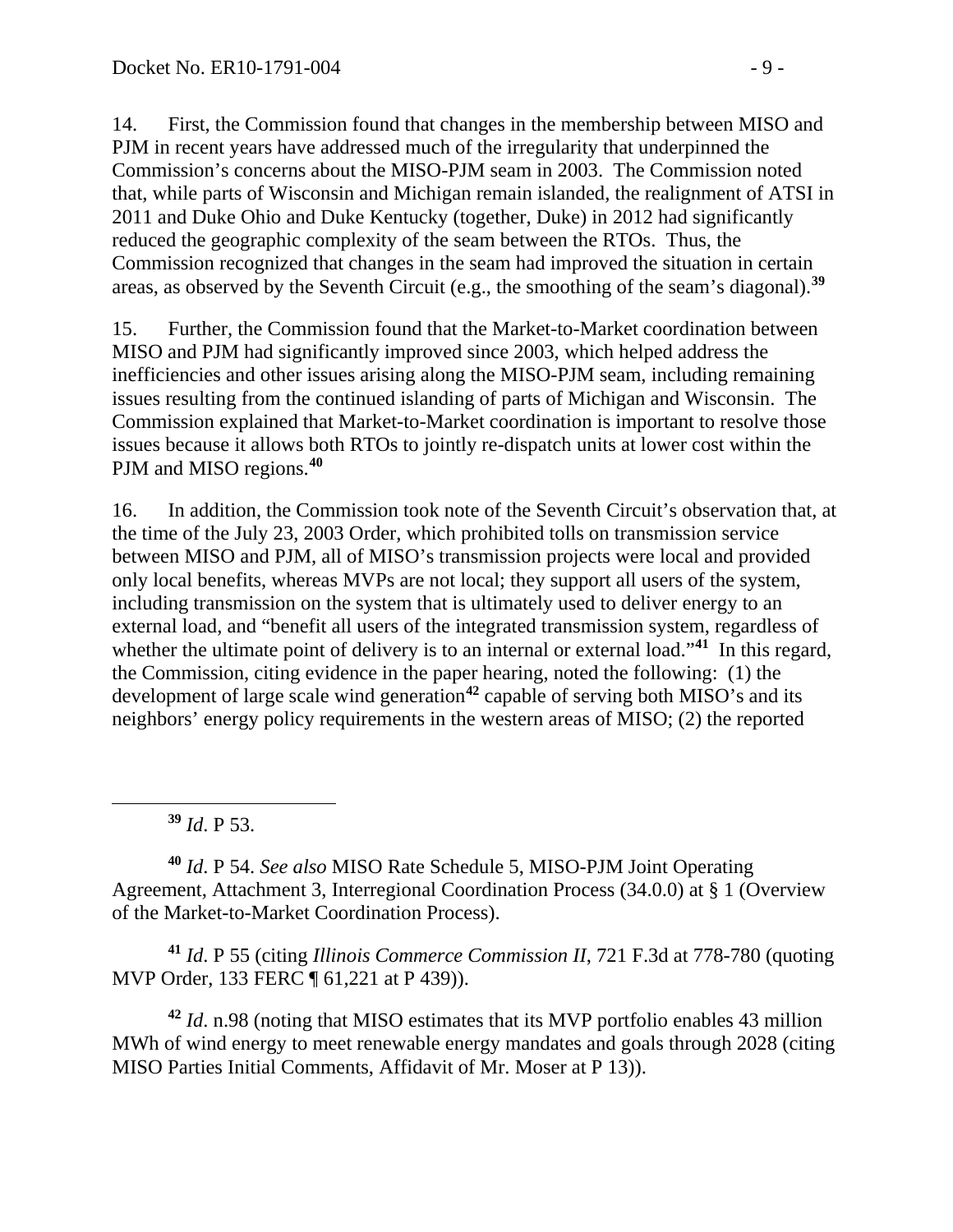need of PJM entities to access those resources;**[43](#page-9-0)** and (3) the reported need for MISO to build new transmission facilities to deliver the output of those resources within MISO for export.**[44](#page-9-1)**

17. The Commission also rejected the argument that allowing MISO to assess the MVP Usage Rate charge on exports to PJM violates Order No. 1000 Cost Allocation Principle 4, because: (1) MISO is not involuntarily allocating the costs of MVPs to any entity outside the MISO region; and (2) the MVP Usage Rate charge is assessed only on a transmission customer who voluntarily takes transmission service in MISO under the MISO Tariff for use of MISO's transmission facilities. The Commission noted that, if an entity does not take transmission service under the MISO Tariff and, for example, takes transmission service only under the PJM Tariff, MISO will not assess that entity an MVP Usage Rate charge.**[45](#page-9-2)**

18. The Commission also noted that, while a goal of its Anti-Pancaking Orders was to reduce potential impacts of pancaked rates on economic dispatch, MVPs are planned, in part, to enable more efficient dispatch.<sup>[46](#page-9-3)</sup> Additionally, the Commission noted that MISO provided evidence showing that the MVP Usage Rate is expected to be small relative to the average interface prices of MISO and PJM for both day-ahead and real-time transactions.**[47](#page-9-4)**

# **III. Requests for Clarification and/or Rehearing of the Order on Remand**

19. On August 12, 2016, AMP filed a request for rehearing. First, AMP asserts that the Commission did not provide a satisfactory explanation of why the evidence and

<span id="page-9-0"></span> $\overline{a}$ **<sup>43</sup>** *Id*. n.99 (noting that there are currently 10 states within the PJM footprint that have Renewable Portfolio Standards or other mandatory or quasi-mandatory targets (citing MISO Parties Initial Comments, Affidavit of Mr. Moser at P 13)).

**<sup>44</sup>** *Id*. n.100 (citing Affidavit of Mr. Moser at P 11).

**<sup>45</sup>** *Id*. P 56.

<span id="page-9-3"></span><span id="page-9-2"></span><span id="page-9-1"></span>**<sup>46</sup>** *Id.* P 57 (citing MISO Parties Initial Comments, Affidavit of Mr. Moser at P 10 (the MVP portfolio includes projects that "enhance the reliability of the regional transmission system, support public policy goals, such as state-mandated R[enewable] P[ortfolio] S[tandards], and enable the more efficient dispatch of market resources")).

<span id="page-9-4"></span>**<sup>47</sup>** The Commission also rejected Indicated PJM TOs' argument that it was improper for MISO to make the MVP Filing under section 205 of the FPA, rather than section 206, as beyond the scope of the Seventh Circuit's remand and the Paper Hearing Order. *Id*. P 58.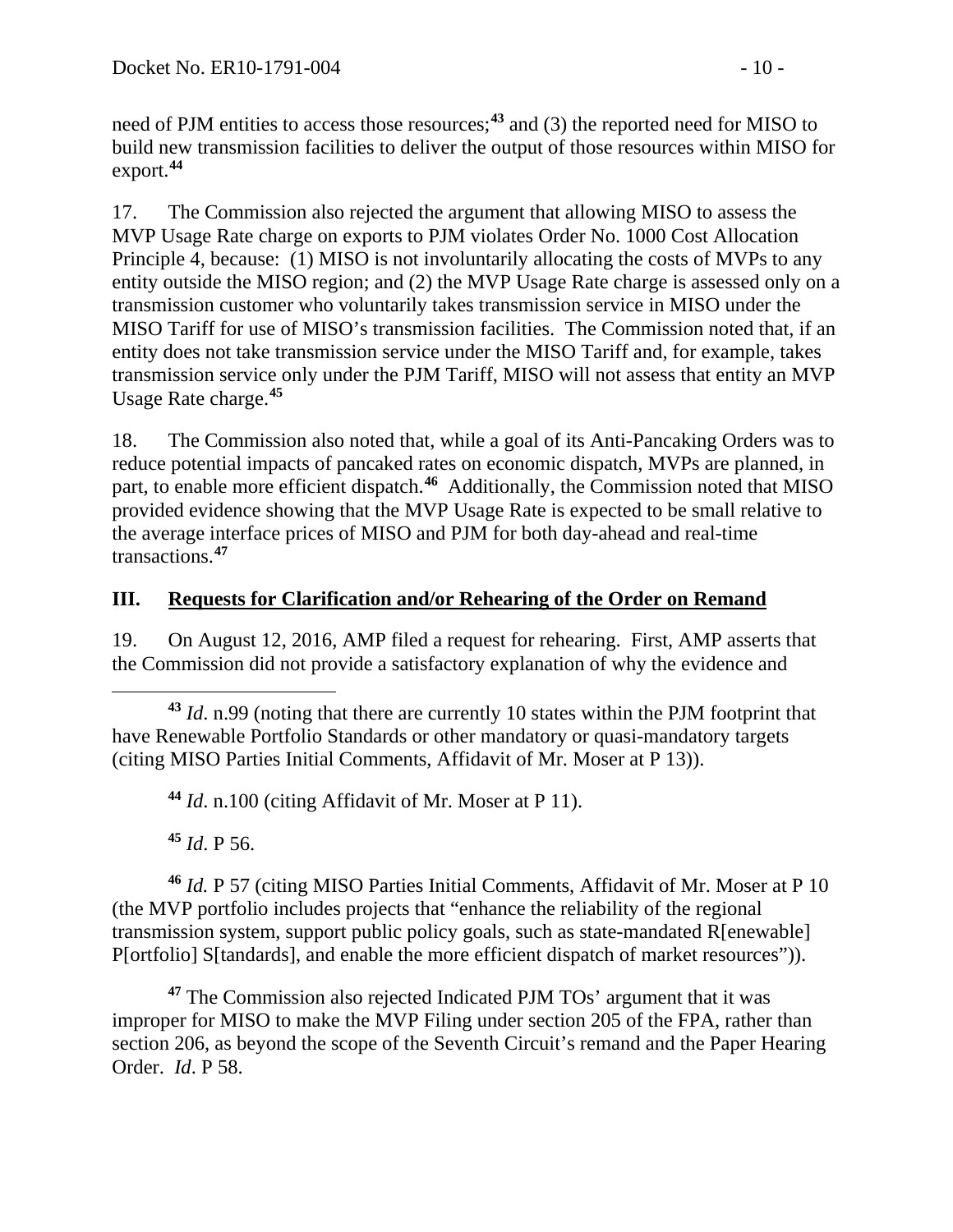arguments it found unpersuasive in 2011 now produce a different result, or what developments or changes in circumstances since 2011 require a different outcome than was reached in the MVP Rehearing Order. AMP argues that "the Commission should not have considered itself bound by the factual findings in the [Seventh] Circuit's opinion, but instead should have made its own findings, based on the evidence, about whether MVPs are 'local' or otherwise."**[48](#page-10-0)**

20. Second, AMP disputes that repancaking will affect only voluntary transactions. AMP states that, as a consequence of the decisions by FirstEnergy and Duke to join PJM, it is compelled to use substantial amounts of MISO transmission service to deliver energy to its members from AMP resources that were left behind in MISO.

21. Third, AMP argues that the Commission in the Order on Remand failed to address the cost burden that its determination will impose on AMP.

22. Fourth, AMP argues the Commission failed to recognize the inequitable and unduly discriminatory effects of repancaking on AMP. AMP states that, had FirstEnergy and Duke remained transmission owners in MISO, AMP would have been required to pay a share of MVP costs, but AMP contends that those costs would not have been pancaked atop PJM transmission charges because most of AMP's load also would have remained in MISO.

23. On August 12, 2016, Indicated PJM TOs filed a request for rehearing and clarification. First, Indicated PJM TOs argue that the Commission unlawfully disregarded its longstanding prohibition against rate pancaking in the combined PJM-MISO region.**[49](#page-10-1)** Indicated PJM TOs next assert that MISO's argument supporting the MVP Usage Rate's application to transactions sinking in PJM is inconsistent with the purpose of the rate pancaking prohibition, because MISO's assertion that the rate pancaking prohibition applies only to existing transmission facilities, and not new transmission facilities, reads this prohibition and the Commission's orders establishing this prohibition too narrowly. Moreover, Indicated PJM TOs argue that MISO can point to no language in any Commission order suggesting that rate pancaking on transactions sinking in the combined region is permitted as long as the through-and-out charge is based on the costs of new transmission facilities.**[50](#page-10-2)**

<span id="page-10-2"></span>**<sup>50</sup>** *Id*. at 7.

<span id="page-10-1"></span><span id="page-10-0"></span> $\overline{a}$ **<sup>48</sup>** AMP Request for Rehearing at 8 (citing Order on Remand, 156 FERC ¶ 61,034 at P 10).

**<sup>49</sup>** Indicated PJM TOs Request for Rehearing at 6-7.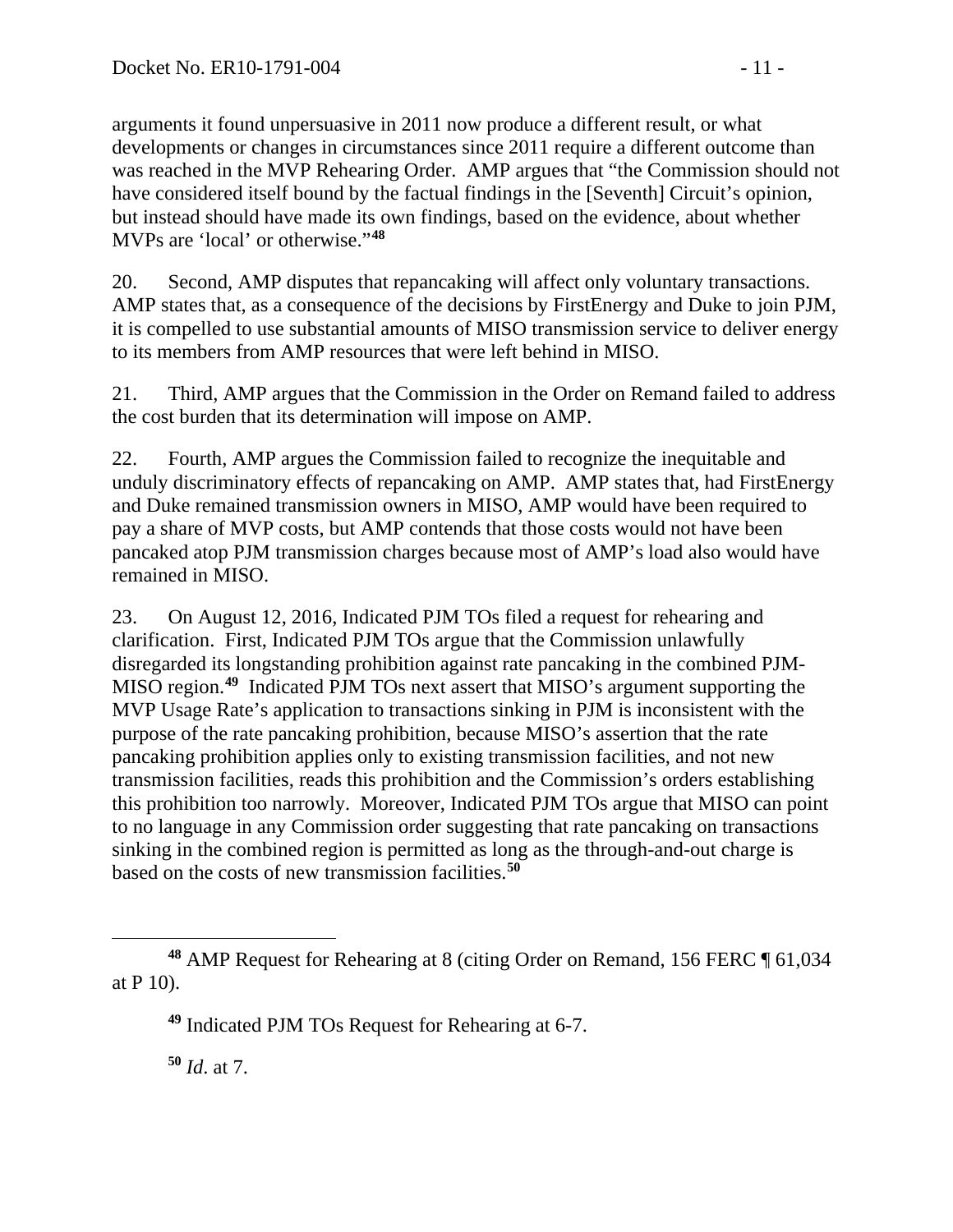24. Indicated PJM TOs argue that it would make no economic sense for the Commission to prohibit rate pancaking for the costs of existing facilities, but allow rate pancaking for the costs of new facilities. They also assert that Schedule 26 of the MISO Tariff disproves MISO's argument that the rate pancaking prohibition applies only to existing transmission facilities, noting that Schedule 26 also assesses a through-and-out charge based on Network Upgrades – which include new transmission projects – but expressly provides that this charge is subject to the rate pancaking prohibition in the 2004 Rate Design Order and, therefore, does not apply to transactions sinking in PJM.**[51](#page-11-0)** Indicated PJM TOs also argue that the MVP Usage Rate charge was developed wholly outside the coordinated and cooperative processes under the JOA between PJM and MISO for the joint and coordinated planning and cost allocation of cross-border facilities.**[52](#page-11-1)**

25. Second, Indicated PJM TOs argue that, even if the Commission finds that current conditions have changed since 2003, there is nothing in the Seventh Circuit's decision that discusses MISO's legal authority to make unilateral section 205 filings to revise the rate designed for the combined PJM-MISO region or the Commission's legal authority to modify the rate pancaking prohibition in a section 205 proceeding filed unilaterally by MISO and its transmission owners.**[53](#page-11-2)** Rather, they contend that modification of the PJM-MISO rate design and the rate pancaking prohibition can be done only in a proceeding under section 206 of the FPA, in which the party seeking to change the rate pancaking prohibition would bear the burden of proving that the prohibition has become unjust and unreasonable. Indicated PJM TOs assert that the Commission made clear in a 2008 order that it established an "inter-RTO" rate design for the combined PJM-MISO region, as well as "intra-RTO" rate designs for the MISO region and the PJM region. **[54](#page-11-3)** Furthermore, Indicated PJM TOs state, MISO has the legal authority only to unilaterally modify its intra-RTO rate design for the MISO region, not the inter-RTO rate design for the combined region, and that rate pancaking is part of the inter-RTO rate design. Indicated PJM TOs argue that MISO is a sub-region of a larger PJM-MISO combined region and that the Commission has made clear that a sub-region that is part of a larger

**<sup>52</sup>** *Id*. at 9.

<span id="page-11-1"></span><span id="page-11-0"></span> $\overline{a}$ 

**<sup>53</sup>** *Id*. at 11-12.

<span id="page-11-3"></span><span id="page-11-2"></span>**<sup>54</sup>** *Id*. at 12-13 (citing *American Electric Power Service Corporation v. Midwest Independent Transmission System Operator, Inc., L.L.C.*, 122 FERC ¶ 61,083, PP 6-24 (2008 AEP Complaint Order); *reh'g denied*, 125 FERC ¶ 61,341 (2008)).

**<sup>51</sup>** Indicated PJM TOs Request for Rehearing at 8.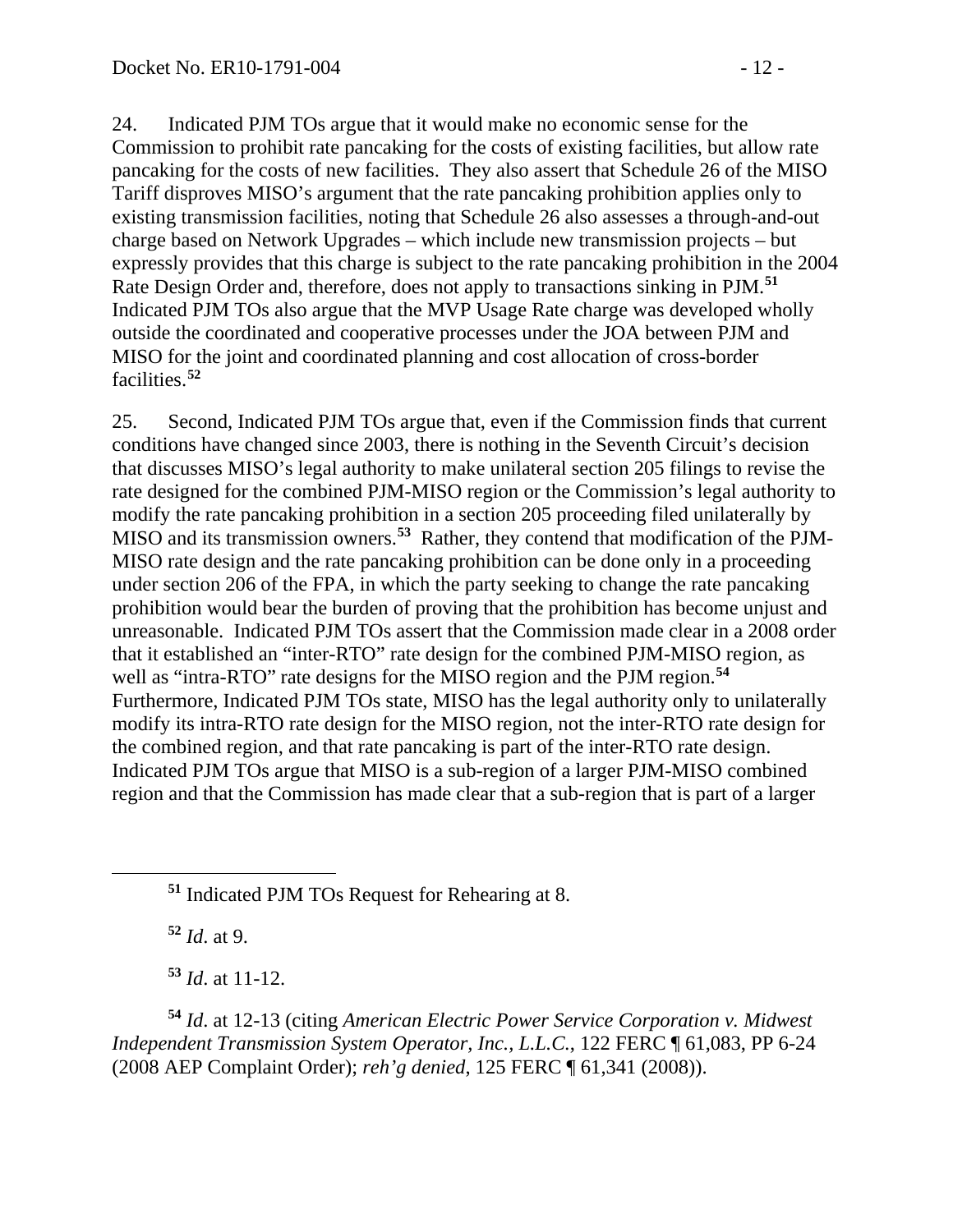region is not authorized to modify the rate design of the larger region through a unilateral section 205 filing.**[55](#page-12-0)**

26. Third, Indicated PJM TOs request that the Commission clarify, or grant rehearing of, its determination in the Order on Remand that the proposed MVP Usage Rate charge on transactions sinking in PJM would only be imposed for "voluntary" use of the MISO transmission system. Indicated PJM TOs interpret the Commission's statement that the MVP Usage Rate applies only to a customer "who voluntarily takes transmission service in MISO under the MISO Tariff" means a customer who schedules transmission service under the MISO Tariff, **[56](#page-12-1)** but assert that there are several circumstances in which entities in PJM may receive power from the MISO region but not through scheduled transmission service under the MISO Tariff (e.g., under the Market-to-Market process and in emergency supply transactions). Indicated PJM TOs ask that the Commission confirm that the MVP Usage Rate does not apply when power from MISO is dispatched to the PJM region but no customer schedules transmission service under the MISO Tariff.**[57](#page-12-2)**

27. Fourth, Indicated PJM TOs argue that the Commission does not explain how the imposition of the proposed MVP Usage Rate charge affects or is affected by the allocation of the costs of cross-border or interregional facilities under the JOA. They request that the Commission grant clarification or, in the alternative, rehearing, and confirm that it will not permit any costs of transmission facilities that are jointly allocated between MISO and PJM in accordance with cross border or inter-regional cost allocation methodologies under the JOA to be recovered through the MVP Usage Rate charge on transactions either sinking in PJM or transmitted through PJM.**[58](#page-12-3)**

28. On August 12, 2016, PJM filed a motion for clarification or, in the alternative, request for rehearing. PJM requests that the Commission clarify that the JOA Interregional Planning Process is the appropriate forum for consideration of MVPs whose costs are to be allocated to PJM.**[59](#page-12-4)** PJM argues that, when MISO filed Tariff revisions in 2010 to include a new category of transmission projects, i.e., MVPs, and a corresponding

<span id="page-12-2"></span>**<sup>57</sup>** *Id.* at 15-16.

<span id="page-12-3"></span>**<sup>58</sup>** *Id*. at 16-18.

<span id="page-12-1"></span><span id="page-12-0"></span> $\overline{a}$ **<sup>55</sup>** *Id.* at 13-14 (citing *PJM Interconnection, L.L.C.*, 108 FERC ¶ 61,318, P 70 (2004) (2004 PJM Order); *PJM Interconnection, L.L.C.*, 110 FERC ¶ 61,234, P 16 (2005) (2005 PJM Order)).

**<sup>56</sup>** *Id*. at 15 (citing Order on Remand, 156 FERC ¶ 61,034 at P 56).

<span id="page-12-4"></span>**<sup>59</sup>** PJM Request for Clarification or Rehearing at 2-6.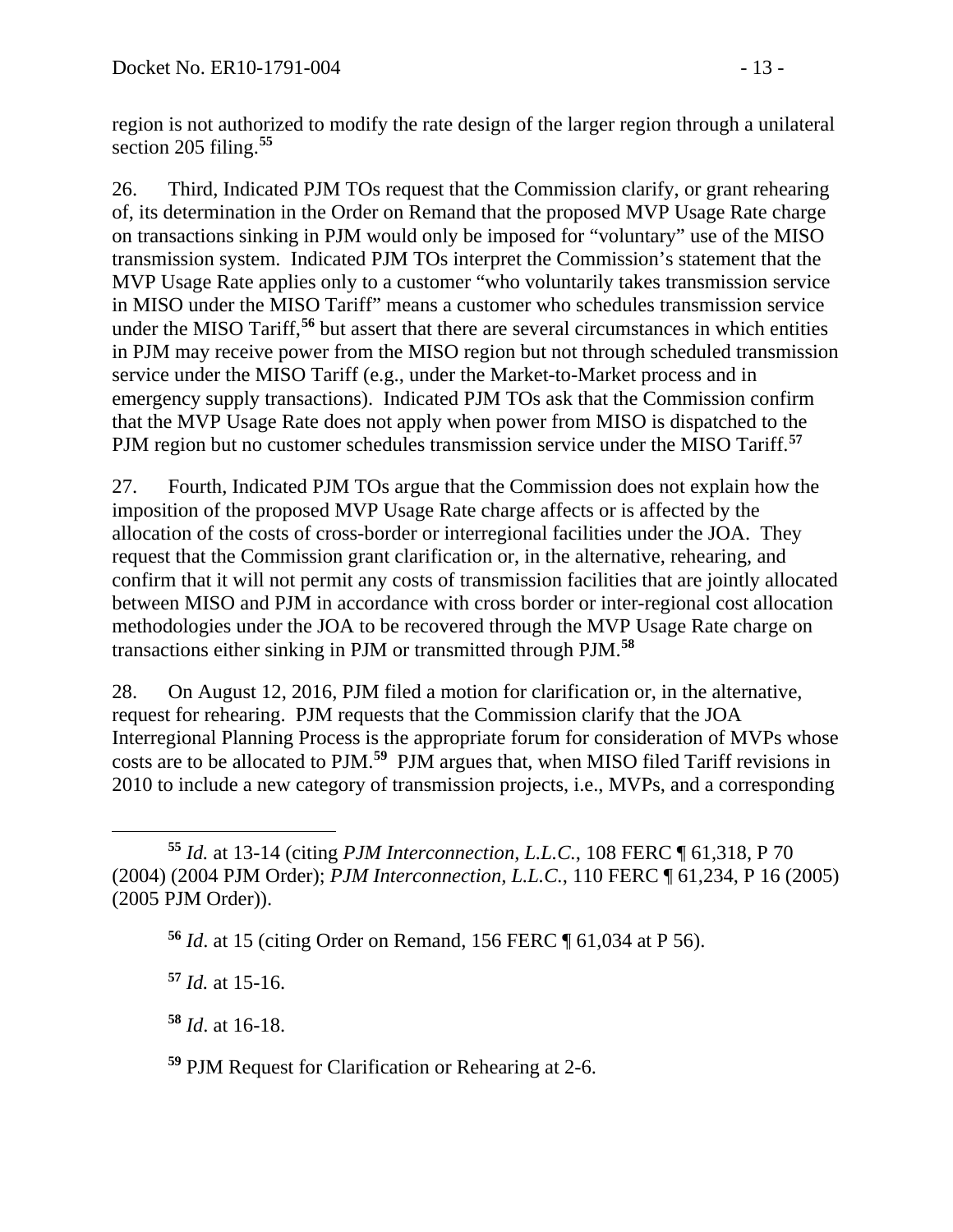cost allocation methodology for such projects, the role of MVPs in relation to interregional planning was unclear.

29. PJM argues that the Commission has subsequently made the direct link between MVPs and the interregional planning process under the JOA. PJM notes that, in an April 5, 2016 Order on Rehearing and Order No. 1000 Interregional Compliance, the Commission directed that the JOA interregional planning process must provide for consideration of MISO's MVPs that affect PJM and whether an MVP could be displaced by an interregional reliability, market efficiency, or public policy project.**[60](#page-13-0)** PJM states that, although the Order on Remand sanctions allocations of MVP costs to entities scheduling exports to PJM, load in PJM will pay those costs regardless, either through locational marginal prices (LMPs) for MISO generation that clears in the PJM energy market as a MISO usage rate charge or through PJM transmission rates under Schedule 12 of the PJM Tariff in the event an MVP is allocated through the JOA. In addition, PJM argues that the impact of the Commission's approval of MISO's cost allocation could potentially change the "load payments" calculation used in the market efficiency benefits threshold and therefore may not reveal the benefits of interregional projects to substitute for the proposed MVP. PJM asserts that the Order on Remand essentially permits MISO to bypass the JOA process if it cannot garner consensus between the RTOs on an interregional project through the JOA and unilaterally file the MVP and still, in the end, allocate the costs to PJM load. As a result, PJM argues, the new unilateral cost allocation sanctioned in the Order on Remand can lead to sub-optimal results and an "end run" around the carefully crafted interregional process and its resulting cost allocation thresholds. PJM states that it asked the Commission to reconcile the Commission's directives found in the April 5, 2016 Order with the Commission's directives over the years to utilize the JOA to minimize seam issues between the two regions but that the Order on Remand did not discuss this issue.

30. For these reasons, PJM requests the opportunity to vet through the JOA process the need for an MVP and its resulting costs (including consideration of alternatives), which may include an MVP Usage Rate charge for export transactions into PJM. PJM states that such clarification would avoid forcing PJM load or generation to intervene in MISO's regional planning process. According to PJM, it would also prevent confusion as to the appropriate role of the JOA process in reviewing MVPs once they are raised in the MISO planning process. PJM argues that the JOA process should be used to provide input into the MISO planning process as to whether the project is truly needed in order to ensure effective economic deliveries into PJM. It also argues that to the extent the MVP satisfies the beneficiary screens set forth in the JOA, the costs to be allocated to the PJM

<span id="page-13-0"></span> $\overline{a}$ **<sup>60</sup>** *Id.* at 2-3 (citing *PJM Interconnection, L.L.C.,* 155 FERC ¶ 61,008, at PP 18, 52, 53 (2016) (April 5, 2016 Order).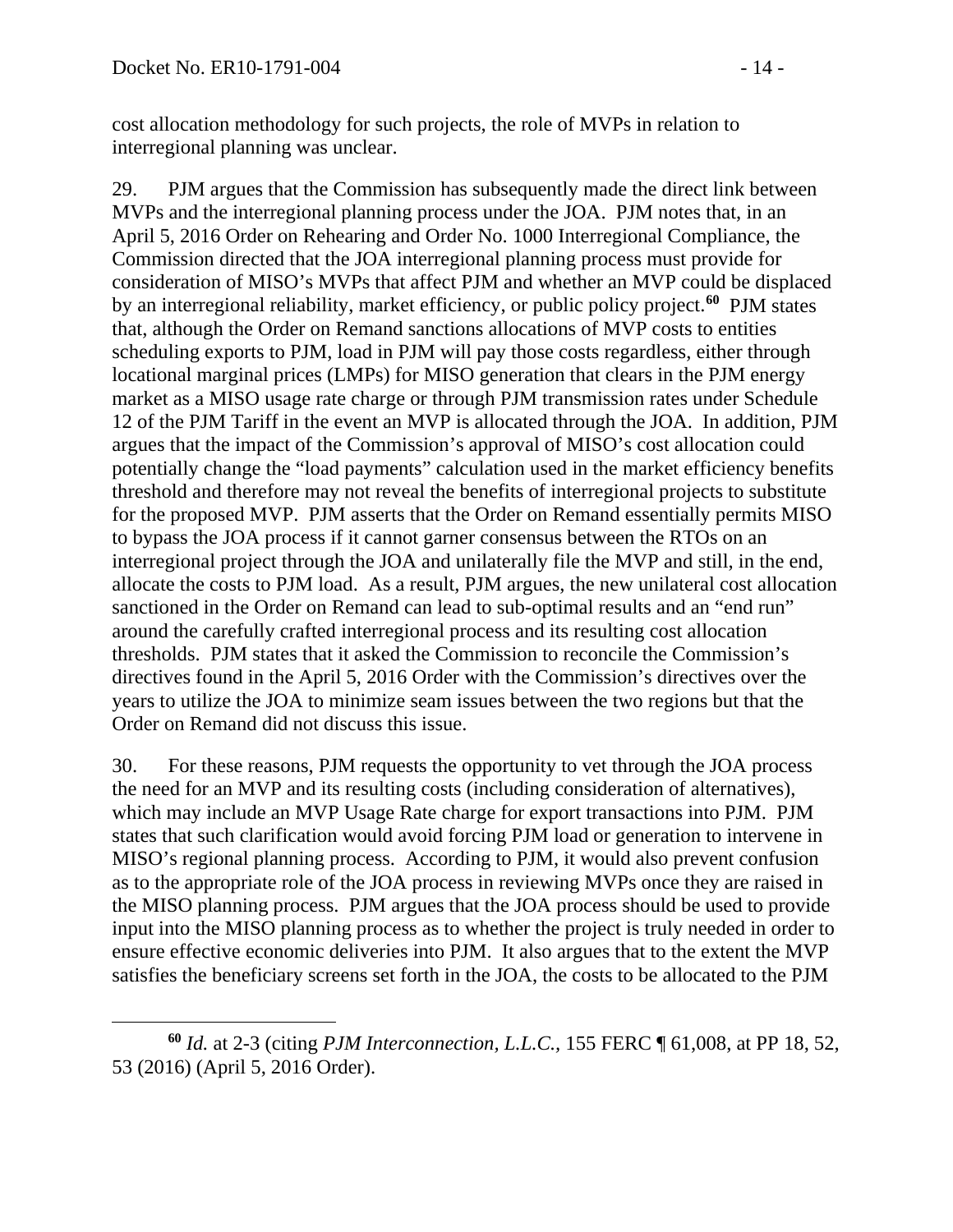region would be clearly identified. PJM requests that the Commission direct MISO to work with PJM to address these issues.**[61](#page-14-0)**

31. Additionally, PJM requests that the Commission reconcile how the costs assigned to exports under the Order on Remand square with the cost allocation formulas set forth in the JOA so as to prevent double-counting.**[62](#page-14-1)** In support of its request, PJM notes that, in ruling on MISO and PJM's cost allocation proposal for interregional transmission projects, the Commission directed MISO to clarify that interregional transmission projects may include MVPs. By contrast, argues PJM, MISO's Schedule 26-A socializes the costs of the MVPs to all users of MVPs, even when a particular transmission customer has simply scheduled point to point service (whether firm or non-firm) without specifically identifying a path that involves an MVP. PJM argues that it is unclear how the annual revenues received from the proceeds of a system-wide MVP Usage Rate charge will be assigned to particular MVP users. PJM further argues that it is unclear how the relevant portion of the MVP Usage Rate (the MVP Usage Rate charges) proceeds, which should be used to offset the cost allocation resulting from the JOA process, will be identified and credited to PJM customers.**[63](#page-14-2)**

# **IV. Commission Determination**

32. In response to the Seventh Circuit's remand, the parties' arguments, and changed circumstances, the Commission found in the Order on Remand that the limitation on export pricing to PJM for MVPs, in light of current conditions, was no longer justified. As discussed further below, we deny the requests for rehearing and grant in part the requests for clarification of the Order on Remand.

33. With regard to AMP's assertion that the Commission utilized the same evidence to justify the application of MVP charges as it did to previously reject them in this docket, the Commission reconsidered its previous determinations on this issue, including, but not limited to, findings made in previous decisions on the rate pancaking issue, in light of the Seventh Circuit's determination. In the MVP Order, the Commission centered its decision on the RTO scope and configuration of RTO choices of certain transmission owners within MISO and PJM,**[64](#page-14-3)** but did not consider how the Market-to-Market process affects those issues. However, in the Order on Remand, the Commission found that the

**<sup>61</sup>** *Id*. at 5-6.

**<sup>62</sup>** *Id*. at 6-8.

**<sup>63</sup>** *Id*.

<span id="page-14-2"></span><span id="page-14-1"></span><span id="page-14-0"></span> $\overline{a}$ 

<span id="page-14-3"></span>**<sup>64</sup>** MVP Order, 133 FERC ¶ 61,221 at P 440.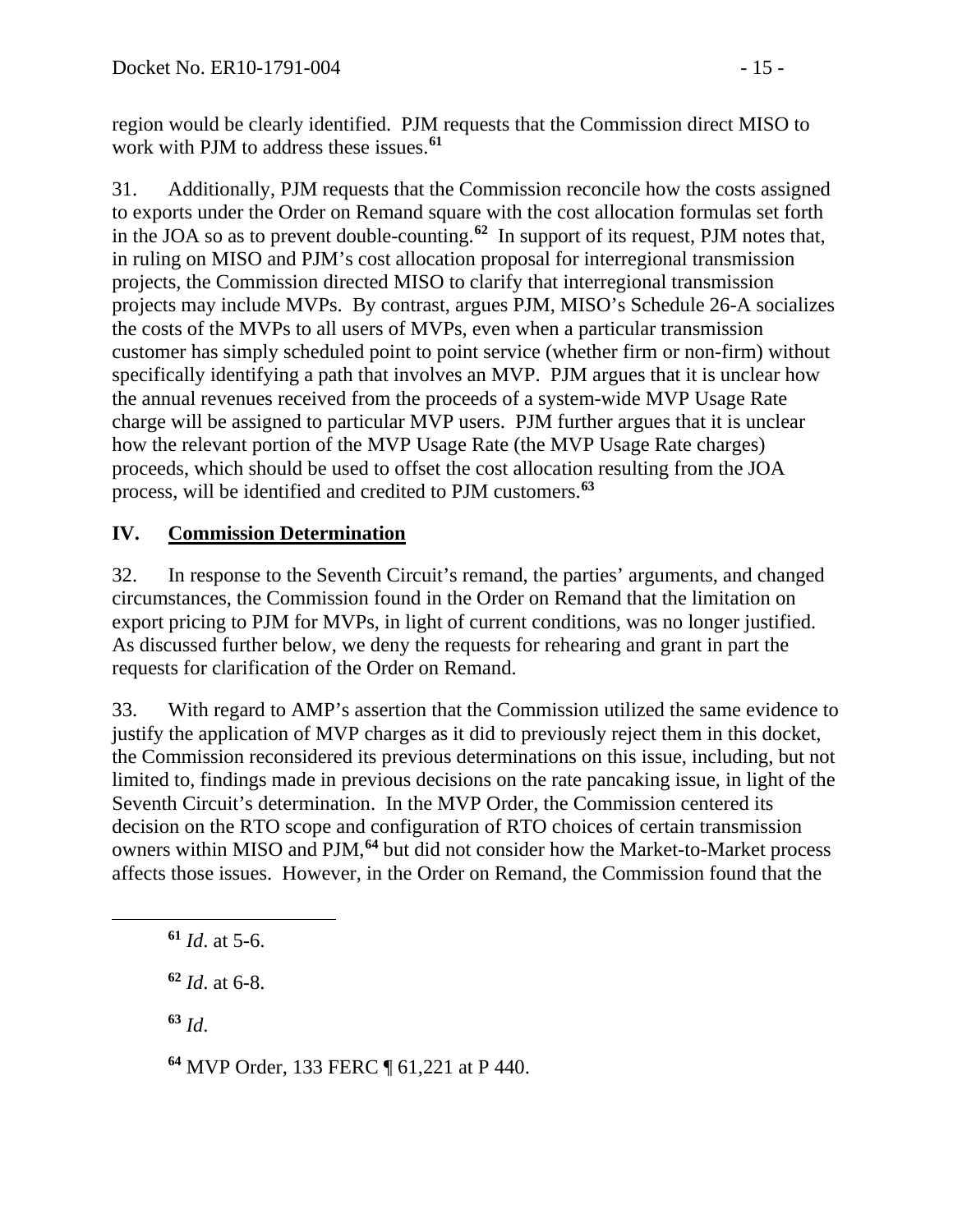Market-to-Market process allows the RTOs to more efficiently address the inefficiencies and other issues arising along the MISO-PJM seam, which contributed to the seam's previous uniqueness, and also helps to mitigate the impact of the seam.**[65](#page-15-0)** We also note that MISO and PJM have implemented many general improvements to coordination between the two RTOs since the Order on Remand as a result of the Joint and Common Market Initiative, such as developing a common interface definition (improving interface price accuracy) and implementing coordinated transaction scheduling (enhancing market efficiency of external transactions). **[66](#page-15-1)**

34. We also reject AMP's claims that the Commission failed to consider the cost burden that approving the application of MVP charges will impose on AMP and similar entities who depend on power supply resources stranded within MISO by the RTOs' realignments and are now compelled to use MISO transmission service.**[67](#page-15-2)** The Commission considered the aggregated cost burden that the application of MVP charges will have on markets in the MVP Order, stating that "MVPs support all uses of the system, including transmission on the system that is ultimately used to deliver to an external load."**[68](#page-15-3)** While the Commission initially disallowed the assessment of the MVP Usage Rate to transactions sinking in PJM, the Seventh Circuit,**[69](#page-15-4)** and subsequently the Commission in the Order on Remand,**[70](#page-15-5)** found that such benefits also apply to users of the MISO transmission system located in PJM. As such, AMP benefits from MVPs when it takes transmission service on the MISO system. Commensurate with cost causation principles, it is just and reasonable for MISO to assess AMP a pancaked transmission rate through the MVP Usage Rate charge for the benefits AMP receives. AMP's self-supply arrangements (i.e., when AMP's generators serve AMP's load) also require transmission

**<sup>65</sup>** Order on Remand, 156 FERC ¶ 61,034 at P 54.

<span id="page-15-1"></span><span id="page-15-0"></span>**<sup>66</sup>** *See Capacity Deliverability Across the Midwest Indep. Transmission Sys. Operator, Inc./PJM Interconnection, L.L.C. Seam and Coordination Across the Midcontinent Indep. Sys. Operator, Inc./PJM Interconnection, L.L.C. Seam*, 145 FERC ¶ 61,258 (2013); *Midcontinent Indep. Sys. Operator, Inc.*, 155 FERC ¶ 61,038 (2016) (order on tariff revisions to implement coordinated transaction scheduling between the RTOs).

**<sup>67</sup>** AMP Request for Rehearing at 11-15.

**<sup>68</sup>** MVP Order, 133 FERC ¶ 61,221 at P 439.

<span id="page-15-5"></span><span id="page-15-4"></span><span id="page-15-3"></span><span id="page-15-2"></span>**<sup>69</sup>** *Illinois Commerce Commission II*, 721 F.3d at 779-780 (citing MVP Order*,*  133 FERC 61,221 at P 439).

**<sup>70</sup>** Order on Remand, 156 FERC ¶ 61,034 at P 55.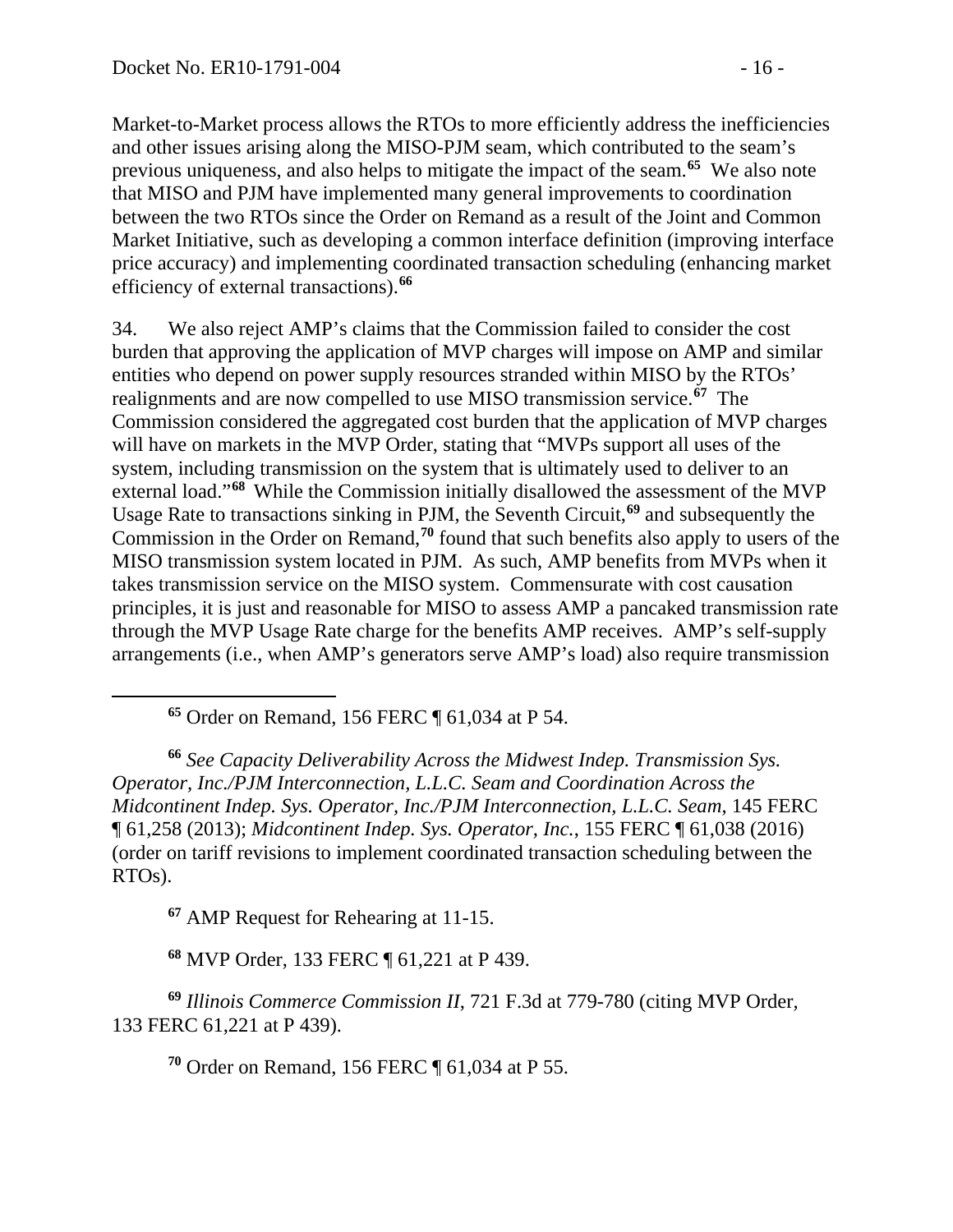service from the MISO system and neither render the assessment of the MVP Usage Rate charge to entities within PJM unjust and unreasonable nor diminish these benefits. Thus, the MVP Usage Rate charges are not improper and are not unduly discriminatory as applied to AMP.

35. In response to the Indicated PJM TOs' request for clarification that the MVP Usage Rate charge would only be imposed for "voluntary" use of the MISO transmission system, **[71](#page-16-0)** we clarify that transmission service subject to the MVP Usage Rate is taken voluntarily; the MVP Usage Rate is charged only to monthly net actual energy withdrawals, export schedules, and through schedules. **[72](#page-16-1)** As noted in the Order on Remand, "there is no involuntary assignment of costs here given that the MVP [U]sage [R]ate applies to export and wheel-through transactions (i.e., customers that are taking service from [MISO]), rather than an external entity taking no service or buying no energy from [MISO], which would not be charged under this proposal."**[73](#page-16-2)** Indicated PJM TOs are correct that MVP Usage Rates only apply to a customer voluntarily taking transmission service under MISO's Tariff. However, whether an individual PJM member arranges for transmission service from MISO or PJM does so on its members' behalf is irrelevant, **[74](#page-16-3)** because when PJM arranges for transmission service on its members' behalf during an emergency, this transmission service is also taken voluntarily as PJM members have agreed to assign this responsibility to PJM.**[75](#page-16-4)**

<span id="page-16-0"></span>**<sup>71</sup>** Indicated PJM TOs Request for Rehearing at 15-16.

**<sup>72</sup>** MISO Tariff, Schedule 26A (Multi-Value Project Usage Rate) (32.0.0).

**<sup>73</sup>** MVP Order, 133 FERC ¶ 61,221 at P 439.

<span id="page-16-3"></span><span id="page-16-2"></span><span id="page-16-1"></span>**<sup>74</sup>** We also note that the Market-to-Market process does not result in either PJM or MISO scheduling import or export transactions on its members behalf, contrary to Indicated PJM TOs' claim, and, thus, cannot result in an involuntary assessment of the MVP Usage Rate to an entity in PJM; rather, the Market-to-Market process coordinates flows internal to PJM and MISO to more economically manage transmission constraints that impact both markets. *See* MISO-PJM JOA, Attachment 3, (Interregional Coordination Process) (2.0.0).

<span id="page-16-4"></span>**<sup>75</sup>** The JOA provides that MISO and PJM may purchase energy from one another during emergencies stemming from unforeseen circumstances such as loss of equipment or forecast errors. The JOA also provides that the total charges associated with this purchase will include a transmission charge to be calculated pursuant to the delivering party's tariff. *See* MISO-PJM JOA, Attachment 5 (Emergency Energy Transactions)  $(33.0.0).$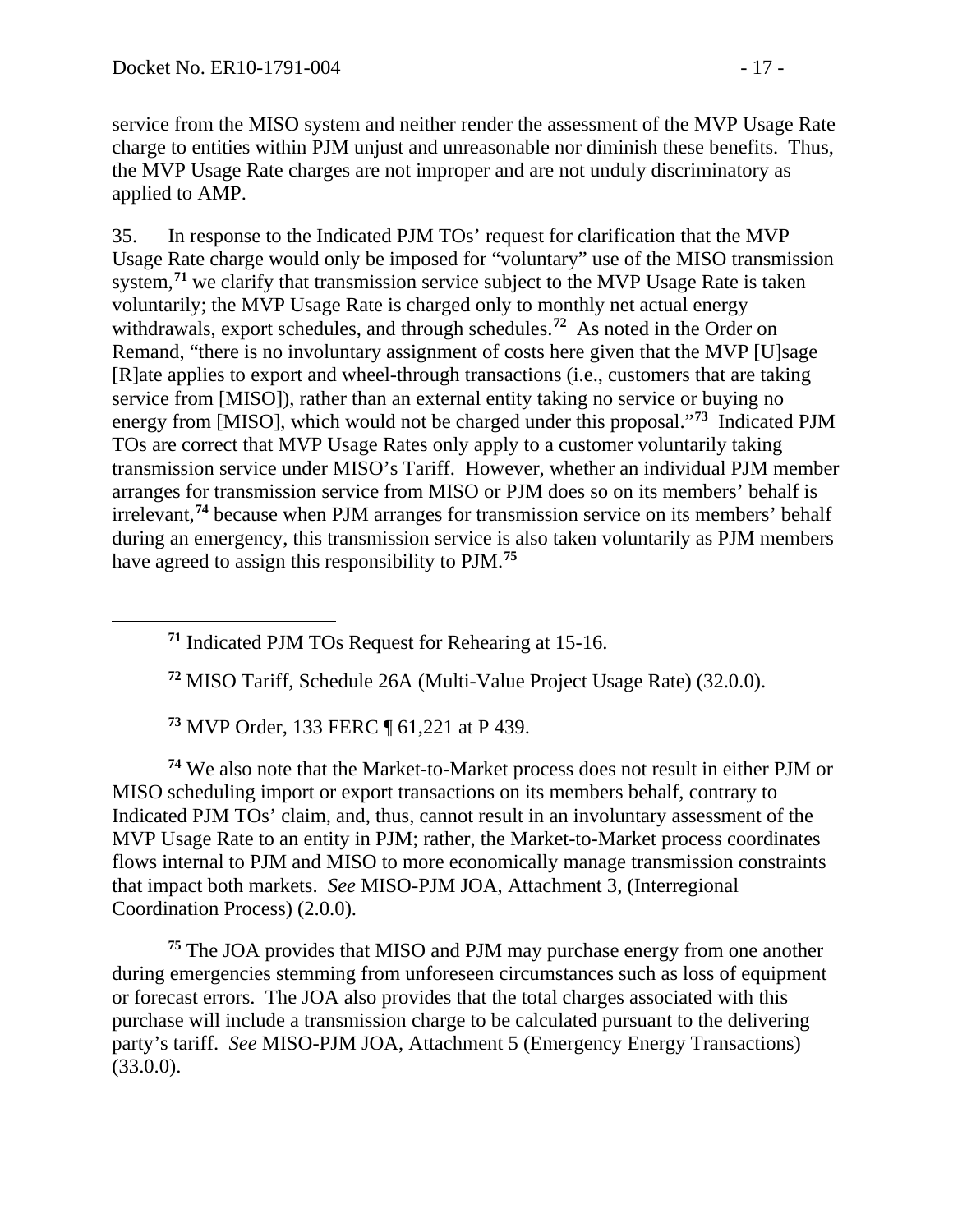36. We are also not persuaded by Indicated PJM TOs' argument that the Commission's prohibition on rate pancaking in the combined PJM-MISO region disallows the implementation of the MVP Usage Rate for exports to the PJM system. The Commission expressly considered this prohibition in the Order on Remand when finding that the assessment of the MVP Usage Rate on transactions from MISO to PJM should no longer be prohibited. Indeed, the basis of the paper hearing that informed the Commission's findings in the Order on Remand was the Seventh Circuit's directive in *Illinois Commerce Commission II* to determine, *in light of current conditions,* what if any limitation on export pricing to PJM by MISO is justified. **[76](#page-17-0)**

37. In addition, Indicated PJM TOs' characterization of MISO's argument, that the rate pancaking prohibition applies only to existing transmission facilities, not new transmission facilities, misrepresents arguments made by MISO.**[77](#page-17-1)** MISO did not refer to *all* existing and *all* new transmission facilities; rather, it referred to the Seventh Circuit's description of an existing *category* of transmission projects covered under the MISO Tariff before the creation of MVPs, local transmission facilities, and MVPs, which are a new type of transmission project.**[78](#page-17-2)** Regarding this new category, the Seventh Circuit stated that MVPs "are new projects, not yet paid for, and since they will benefit

**<sup>76</sup>** *Illinois Commerce Commission II*, 721 F.3d at 780.

<span id="page-17-1"></span><span id="page-17-0"></span>**<sup>77</sup>** Indicated PJM TOs Request for Rehearing at 7. Because Indicated PJM TOs do not provide a citation to any particular MISO comments or filing, we infer that Indicated PJM TOs' argument refers to MISO's Reply Comments in the Order on Remand proceeding, Docket No. ER10-1791-003. In its Reply Comments, MISO argued that the Seventh Circuit's decision in *Illinois Commerce Commission II* recognized critical distinctions between existing, local facilities at issue in RTO Realignment Orders I and II and MVPs. MISO also argued that the Commission's directives following RTO Realignment Orders I and II also demonstrated these distinctions, stating that, "[f]or example, in its orders approving the continued use of license plate rates for existing facilities, the Commission 'require<sup>[d]</sup> the RTOs and their transmission owners to develop a proposal for allocating to the customers in each RTO the cost of new transmission facilities that are built in one RTO but provide benefits to customers in the other RTO.' Had the Commission not intended to allow future creation of new project categories and cost allocation methods, it would not have issued such a directive." *See* Docket No. ER10-1791-003, MISO Reply Comments at 13-14 (quoting *Midwest Indep. Transmission Sys. Operator, Inc.,* 109 FERC ¶ 61,168, at P 60, *order on clarification,* 109 FERC ¶ 61,243 (2004)).

<span id="page-17-2"></span>**<sup>78</sup>** *See* Docket No. ER10-1791-003, MISO Reply Comments at 13-14 (quoting *Illinois Commerce Commission II*, 721 F.3d at 778-780).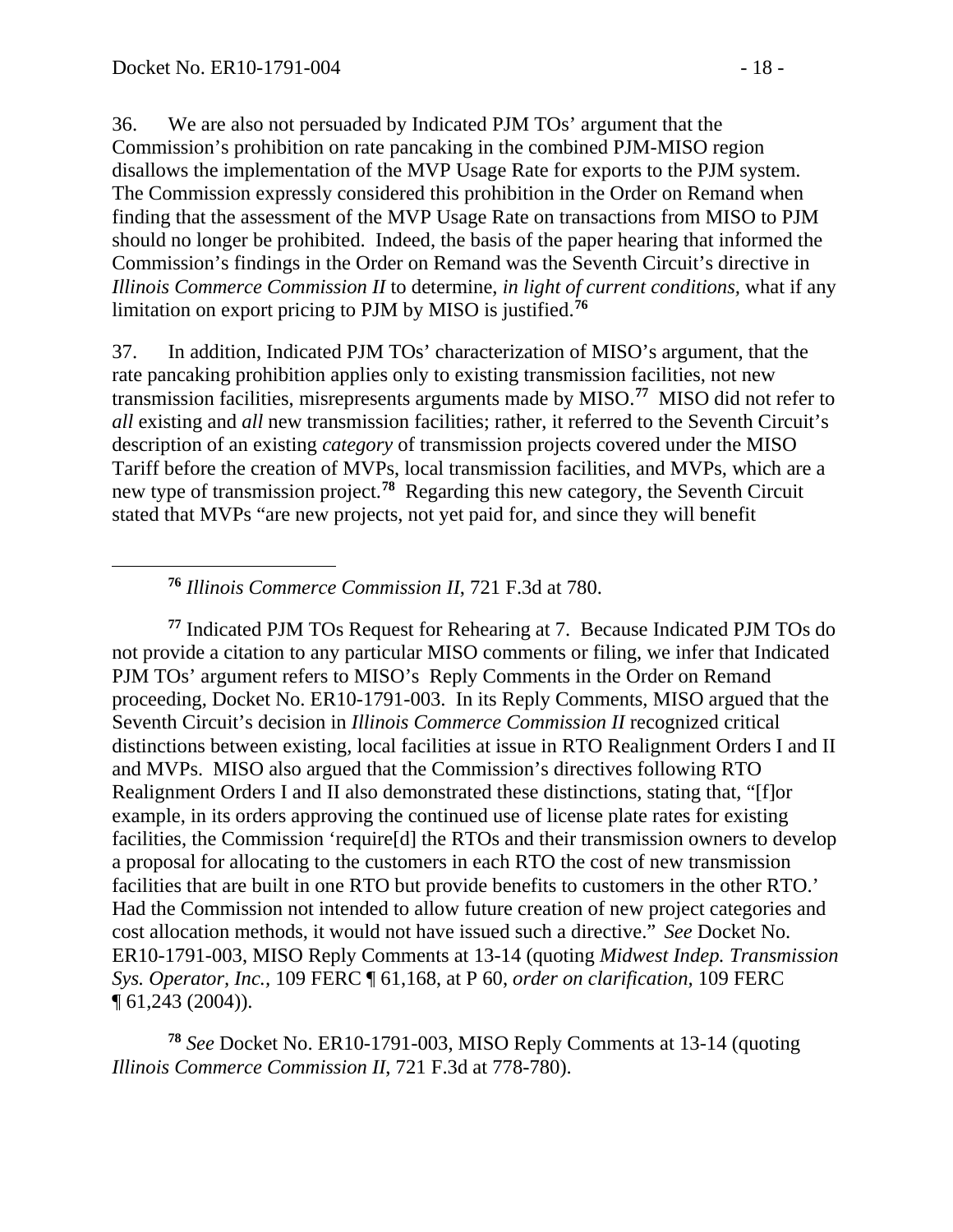electricity users in PJM, those users should contribute to the costs."**[79](#page-18-0)** In the Order on Remand, the Commission agreed with the Seventh Circuit that MVPs are not local transmission facilities and support all uses of the system, noting MVPs' ability to assist in meeting renewable energy portfolio standards and enable more efficient dispatch. We affirm this distinction and clarify that the Commission's acceptance of the assessment of the MVP Usage Rate to entities in PJM did not rely on the difference between *all* existing MISO transmission facilities and *all* new MISO transmission facilities.

38. We also reject Indicated PJM TOs' argument that the Commission lacked the legal authority in a proceeding under section 205 to modify the rate pancaking prohibition and approve MISO's proposed MVP Usage Rate charge. As the courts have held, "[o]nce FERC reacquire(s) jurisdiction [of a case following a remand], it ha[s] the discretion to reconsider the whole of its original decision."**[80](#page-18-1)** The Seventh Circuit vacated the portion of the MVP Orders concerning the rate pancaking prohibition and remanded the issue to the Commission for further analysis.**[81](#page-18-2)** Thus, the Seventh Circuit's remand required the Commission to revisit the application of the rate pancaking prohibition to MISO's proposed MVP Usage Rate charge.

39. In any event, Indicated PJM TOs' argument that both MISO and the Commission did not have the right to modify the rate design for the combined PJM–MISO region through a unilateral filing under section 205 of the FPA that excludes PJM and its transmission owners is misplaced. In the 2008 AEP Complaint Order, the Commission used the term "inter-RTO rate" to refer to rates that MISO and PJM each charged for transmission service through and out of each transmission system that caused rate pancaking when applied to transactions sinking in the combined MISO/PJM region that require transmission service on both RTOs' transmission systems. **[82](#page-18-3)** The Commission directed the RTOs to eliminate the rates for through-and-out service for such transactions to eliminate such rate pancaking; however, in doing so, the Commission maintained the existing arrangement whereby MISO and PJM each maintain their own tariff for service on its own transmission system, and each RTO and its transmission owners retained their section 205 filing rights with respect to proposed modifications to rates for such service under their own tariff. In the instant proceeding, MISO and its transmission owners acted within their section 205 filing rights with respect to their proposal to apply MVP Usage

**<sup>79</sup>** *Illinois Commerce Commission II*, 721 F.3d at 779.

<span id="page-18-0"></span> $\overline{a}$ 

<span id="page-18-2"></span><span id="page-18-1"></span>**<sup>80</sup>** *See, e.g., Southeastern Mich. Gas Co. v. FERC*, 133 F.3d 34, 38 (D.C. Cir. 1998) (*Southeastern*); *see also, e.g., FPL Energy Marcus Hook, L.P. v. PJM Interconnection, L.L.C.*, 123 FERC ¶ 61,289, at P 19 (2008) (citing *Southeastern*).

**<sup>81</sup>** *Illinois Commerce Commission II*, 721 F.3d at 780.

<span id="page-18-3"></span>**<sup>82</sup>** *See* 2008 AEP Complaint Order, 122 FERC ¶ 61,083 at P 7.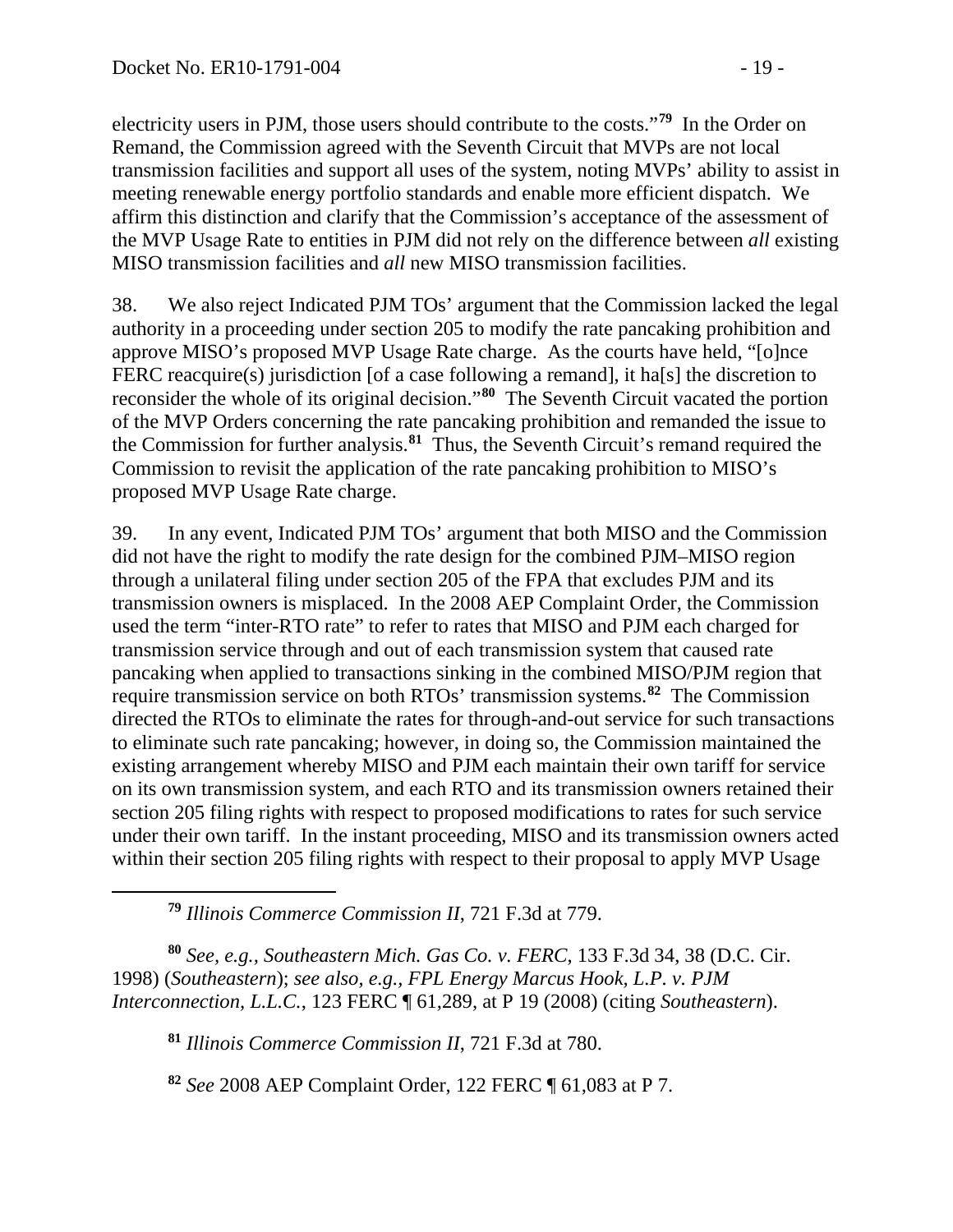Charges to service over the MISO transmission system under the MISO Tariff for exports to PJM. Indicated PJM TOs' reliance on the 2004 PJM Order and the 2005 PJM Order is similarly misplaced as MISO and PJM are not parties to a single tariff that prevents unilateral section 205 filings not agreed to by both parties. Therefore, MISO may file to modify its Tariff without PJM's consent, such as it did with its modifications in the MVP proceeding under FPA section 205. MISO proposed the MVP Usage Rate to recover the costs of a new category of transmission projects that benefit customers voluntarily taking service on the MISO transmission system pursuant to the MISO Tariff. A PJM customer that does not take service on the MISO system will not pay the MVP Usage Rate.

40. We also reject PJM's request to clarify that MISO must use the JOA process to review any MVP whose costs would be assessed on exports to PJM through the MVP Usage Rate. PJM's request is based on a false premise. Specifically, PJM's assertion that the Order on Remand allows MISO to unilaterally allocate the cost of MVPs to PJM even if they do not meet the JOA cross-border thresholds is incorrect. The MVP Usage Rate is assessed only to customers voluntarily taking transmission service under MISO's Tariff and does not allocate the cost of every MVP to PJM. Instead, the MVP Usage Rate is the method MISO uses to recover the cost of MVPs from customers who have voluntarily contracted for the transmission of energy over MISO's transmission system.

41. PJM's requested relief – to vet all MVPs through the JOA process – and underlying assertions ignore key attributes regarding MVPs. As a threshold matter, the MVP Usage Rate applies to all MVPs, whether or not they separately qualify as an interregional transmission project under the JOA. However, to date, no MVP has qualified as an interregional transmission project under the JOA. Thus, the existing MVPs have been selected only in MISO's regional transmission plan and do not need to satisfy the thresholds established in the JOA because they are not interregional transmission projects. In contrast, to qualify as an interregional transmission project, a potential MVP would have to meet the thresholds in the JOA and be selected in both MISO's and PJM's regional transmission planning process for purposes of cost allocation as an interregional transmission project. **[83](#page-19-0)** Regarding those MVPs that qualify as interregional transmission projects under the JOA, PJM does not demonstrate how the process by which an interregional transmission project displaces an MVP conflicts with MISO's assessment of the MVP Usage Rate. Finally, PJM offers no connection between the assessment of the MVP Usage Rate and its statements that MVPs are included in the interregional transmission planning process under the JOA and that MVPs could be displaced by three types of interregional transmission projects.

42. We grant PJM's request for clarification regarding potential double recovery of the cost of certain MVPs. If an MVP is selected in both MISO's and PJM's regional

<span id="page-19-0"></span> $\overline{a}$ **<sup>83</sup>** PJM, Interregional Agreements, MISO-JOA, art. IX, § 9.4.4.1 (Criteria for Project Designation as an Interregional Project) (9.0.0).